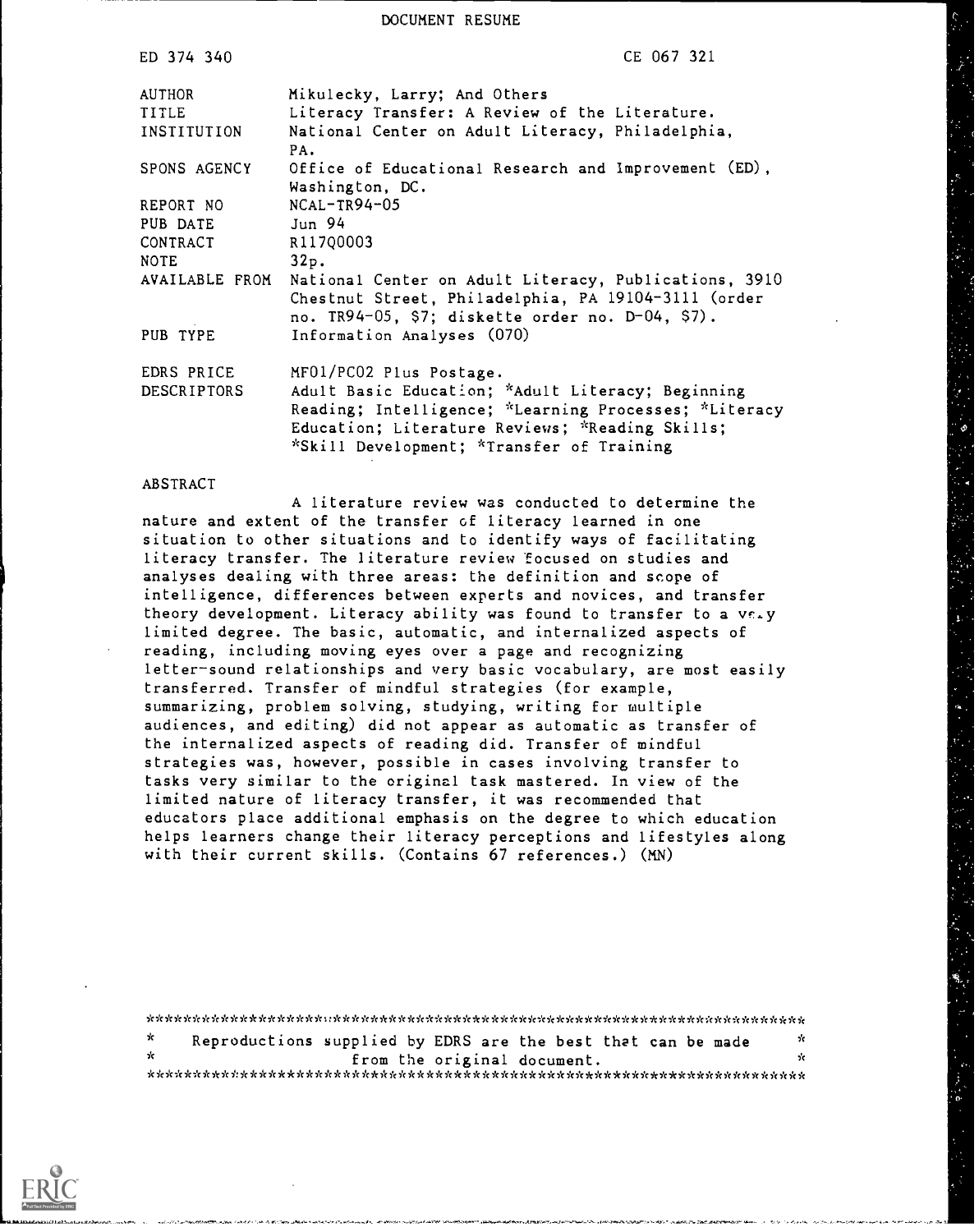

ED 374 340

r.

微

ERIC

 $606732$ 

NATIONAL CENTER ON ADULT LITERACY

# LITERACY TRANSFER:

# A REVIEW OF THE LITERATURE

ふっき ゆうかい アイカ きっかい かいかくきょう まんしき

Lan; Mikulecky Peggy Albers Michele Peers Indiana University

#### NCAL TECHNICAL REPORT TR94-05 JUNE 1994

U S DEPARTMENT OF EDUCATION<br>Office of Educational Resourch and Improvement<br>EDUCATIONAL RESOURCES INFORMATION /<br>This document has been reproduced as<br>received from the person or organization<br>originating it

- 
- Minor changes have been made to improve inproduction quality
- $\bullet$ Points of view or opinions stated in this document do not necessarily represen, official OERI position or policy.

# BEST COPY AVAILABLE



الأسوار المستورد فلأراض والمتحدث والمقلوب والمستحدث والمحاولات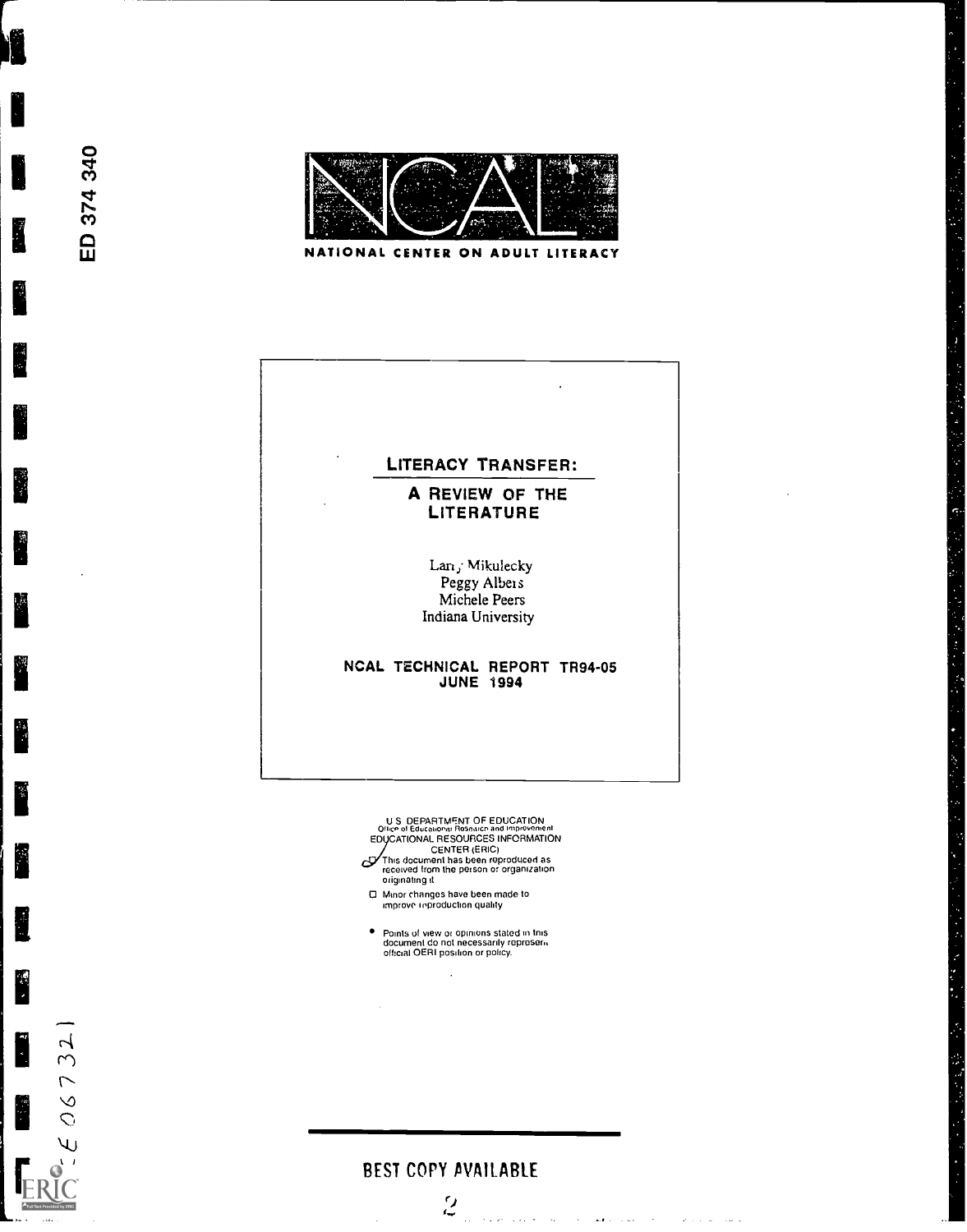### LITERACY TRANSFER:

A REVIEW OF THE **LITERATURE** 

Larry Mikulecky Peggy Albers Michele Peers Indiana University

11. In 1972, the same state of the same state of the same state of the same state of the same state of the same state of the same state of the same state of the same state of the same state of the same state of the same st

 $\sum_{i=1}^n a_i$ 

ERIC

NCAL TEChNICAL REPORT TR94-05 JUNE 1994

This work was supported by funding from the National Center on Adult Literacy at the University of Pennsylvania, which is part of the Education Research and Development Center Program (Grant No. RI I 7Q0003) as administered by the Office of Educational Research and Improvement, U.S. Department of Education, in cooperation with the Departments of Labor and Health and Human Services. The findings and opinions expressed here do not necessarily reflect the position or policies of the National Center on Adult Literacy, the Office of Educational Research and Improvement, or the U.S. Department of Education.

3

NATIONAL CENTER ON ADULT LITERACY, UNIVERSITY OF PENNSYLVANIA, 3910 CHESTNUT STREET, PHILADELPHIA, PA 19104-3111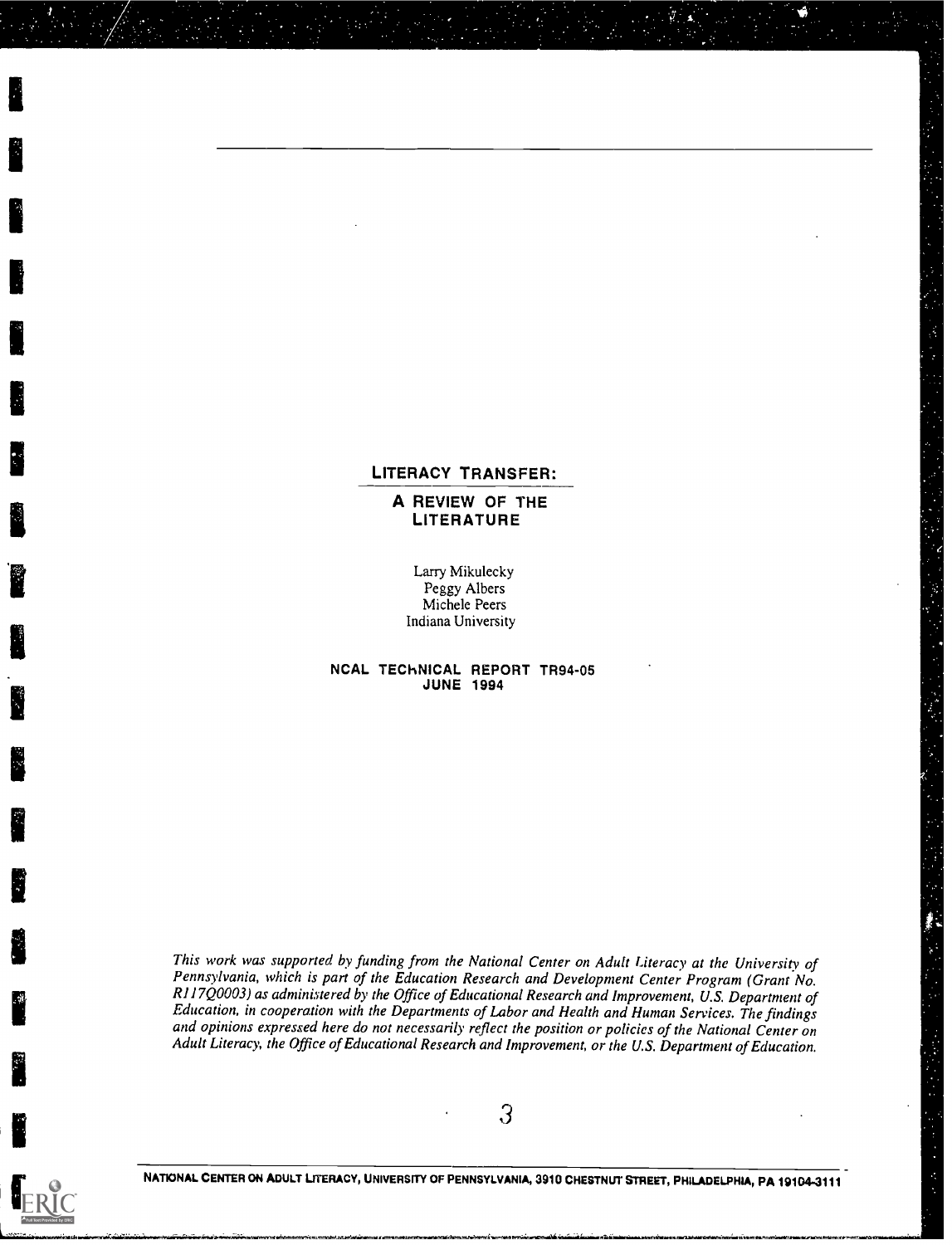## NATIONAL CENTER ON ADULT LITERACY UNIVERSITY OF PENNSYLVANIA 3910 CHESTNUT STREET PHILADELPHIA, PA 19104-3111 PHONE (215) 898-2100 FAX (215) 898-9804

The National Center on Adult Literacy (NCAL) was established in 1990 by the U.S. Department of Education, with co-funding from the Departments of Labor and Health and Human Services. The mission of NCAL addresses three primary challenges: (a) to enhance the knowledge base about adult literacy; (b) to improve the quality of research and development in the field; and (c) to ensure a strong, two-way relationship between research and practice. Through applied research and development and dissemination of the results to researchers, policymakers, and practitioners, NCAL seeks to improve the quality of adult literacy programs and services on a nationwide basis. NCAL serves as a major operating unit of the Literacy Research Center at the University of Pennsylvania.

NCAL publications to date include:

- May 1992 Matching Literacy Testing With Social Policy: What are the Alternatives? Richard L. Venezky (PB92-1, 7 pages)
- Oct 1992 Life-Span and Life-Space Literacy: Research and Policy in National and International **Perspectives** Daniel A. Wagner (0P92-1, 15 pages)
- Oct 1992 Expanding Theories of Adult Literacy Participation, Karen Reed Wikelt, Id, Stephen Reder, Sylvia Hart-Landsberg (TR92-1, 30 pages)
- Oct 1992 Invitations to Inquiry: Rethinking Staff Development in Adult Literacy Education Susan L. Lytle, Alisa Belzer, Rebecca Reumann (TR92-2, 44 pages)
- Dec 1992 Developing the Professional Workforce for Adult Literacy Education Susan L. Lytle, Alisa Belzer, Rebecca Reumann (PB92-2, 11 pages)
- Jan 1993 The Impact of BIB-Spiralling Induced Missing Data Patterns on Goodness-of-Fit Tests in Factor Analysis David Kaplan (OP93-1, 18 pages)
- Mar 1993 The Impact of Workplace Literacy Programs: A New Model for Evaluation of Workplace Literacy Programs Larry Mikuiecky, Paul Lloyd (TR93-2, 180 pages)
- Mar 1993 Literacy and Machines: An Overview of the Use of Technology in Adult Literacy Programs Terilyn C. Turner (TR93-3, 86 pages)
- Jun 1993 Myths and Misconceptions in Adult Literacy: A Research and Development Perspective Daniel A. Wagner (PB93-1, 10 pages)
- Jun 1993 Literacy and Development: Rationales, Assessment, and Innovation Daniel A. Wagner (IP93-1, 50 pages)
- Jun 1993 Early Childhood, Family, and Health Issues in Literacy: International Perspectives Laurel D. Puchner (IP93-2, 45 pages)
- Sep 1993 What Makes Worker Learn? The Role of Incentives in Workplace Education and Training Donald Hirsch, Daniel A. Wagner, ed. (IP93-3, 243 pages)
- Sep 1993 Prison Literacy: Implications for Program and Assessment Policy Anabel Newman, Warren Lewis, Carolyn Beverstock ( TR93-I, 219 pages)
- Sep 1)93 Management Information Systems in Adult Education: Perspectives from the States and from Local Programs Mark A. Kutner, Lenore Webb, Rebecca Herman, Pelavin Associates, Inc. (TR93-4, 150 pages)

4

Sep 1993 What Can Employers Assume about the Literacy Skills of GED Graduates? David Kaplan, Richard L. Venezky (TR93-5, 45 pages)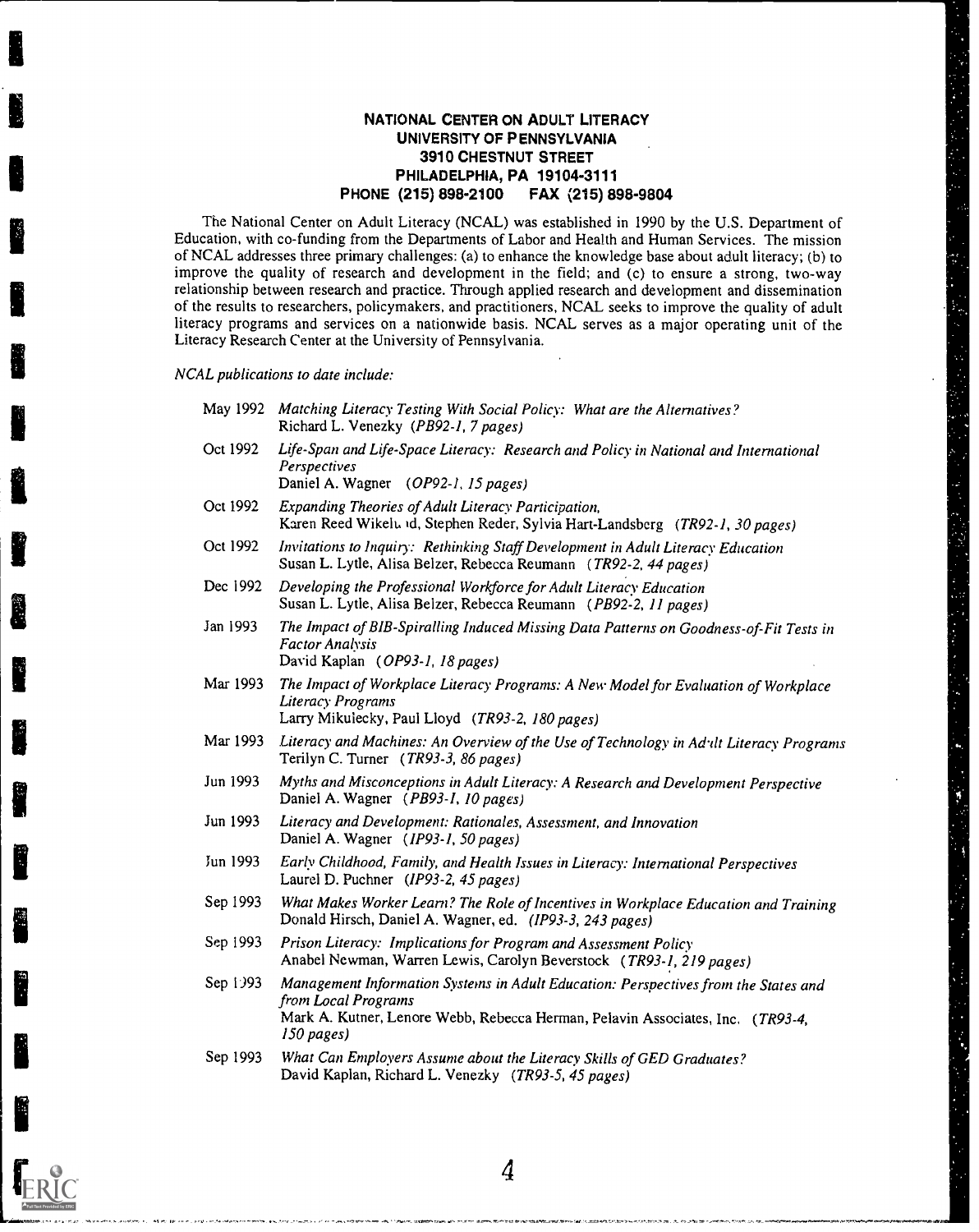NCAL publications to date (continued)

| Sep 1993 | Should Reading-Disabled Adults Be Distinguished From Other Adults Seeking Literacy<br><b>Instruction? A Review of Theory and Research</b><br>Anne E. Fowler, Hollis S. Scarborough<br>(TR93-7, 101 pages) |  |
|----------|-----------------------------------------------------------------------------------------------------------------------------------------------------------------------------------------------------------|--|
| Sep 1993 | When Less Is More: A Comparative Analysis for Placing Students in Adult Literacy<br>Classes<br>Richard L. Venezky, Page S. Bristow, John P. Sabatini (TR93-8, 46 pages)                                   |  |
| Sep 1993 | Metacognitive Aspects of Adult Literacy<br>Scott G. Paris, Andrea Parecki (TR93-9, 44 pages)                                                                                                              |  |
| Nov 1993 | Teamwork and Literacy: Learning from a Skills-Poor Position<br>Sylvia Hart-Landsberg, Steve Reder (TR93-6, 63 pages)                                                                                      |  |
| Nov 1993 | Motivations for Learning: Voices of Women Welfare Reform Participant<br>Karen Wikelund (TR93-10, 54 pages)                                                                                                |  |
| Nov 1993 | Initiating Practitioner Inquiry: Adult Literacy Teachers, Tutors, and Administrators<br><b>Research Their Practice</b><br>Susan L. Lytle, Alisa Belzer, Rebecca Reumann (TR93-11, 69 pages)               |  |
| Nov 1993 | Coalition Building for Adult Literacy: Historical and Organizational Perspectives<br>Anabel P. Newman, Bernadette Lehman (TR93-13, 68 pages)                                                              |  |
| Nov 1993 | Effective Service Delivery in Adult Literacy Programs: A Policy Review and<br><b>Recommendations</b><br>Judith Ann Koloski (TR93-14, 46 pages)                                                            |  |
| Dec 1993 | Issues and Challenges in Adult Numeracy<br>Iddo Gal (TR93-15, 62 pages)                                                                                                                                   |  |
| Dec 1993 | Adult Literacy Training and the Integration of Human Services<br>Elizabeth R. Reisner (TR93-16, 30 pages)                                                                                                 |  |
| Apr 1994 | <b>Measuring Gain in Adult Literacy Programs</b><br>Richard L. Venezky, Page S. Bristow, John P. Sabatini (TR93-12, 24 pages)                                                                             |  |
| Apr 1994 | Understanding Family Literacy: Conceptual Issues Facing the Field<br>Vivian L. Gadsden (TR94-02, 32 pages)                                                                                                |  |
| Apr 1994 | Children, Parents, and Families: An Annotated Bibliography on Literacy Development In<br>and Out of Program Settings<br>Vivian L. Gadsden, Ludo C. P. Scheffer, Joel Hardman (TR94-04, 84 pages)          |  |
| Jun 1994 | Literacy Transfer: A Review of the Literature<br>Larry Mikulecky, Peggy Albers, Michele Peers (TR94-05 21 pages)                                                                                          |  |
| Jun 1994 | Early Warning Signs of Functional Illiteracy: Predictors in Childhood and Adolescence<br>Nazli Baydar, Jeanne Brooks-Gunn, Frank F. Furstenberg (OP94-01, 13 pages)                                       |  |

**TAN** 

Č

 $\mathbf{r}_i$ 

Information on ordering of NCAL publications may be addressed to Dissemination at NCAL.

 $\overline{5}$ 

Revised June 17, 1994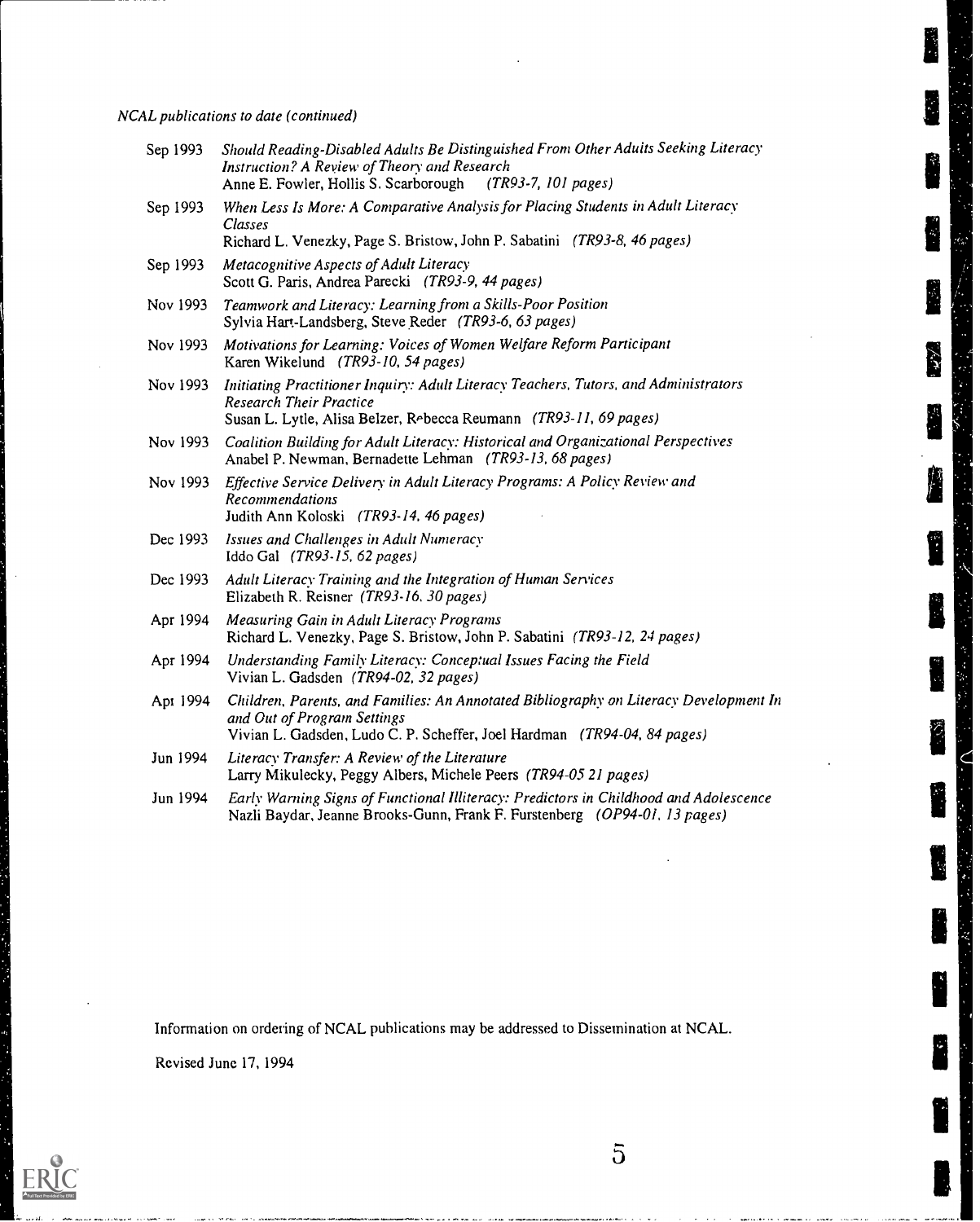# TABLE OF CONTENTS

| Table Of Contents                              |                |  |
|------------------------------------------------|----------------|--|
| Abstract                                       | <br><i>u</i>   |  |
| Introduction                                   |                |  |
| What is the nature of transfer?                | 3 <sup>′</sup> |  |
| To what extent does literacy transfer exist?   | 8              |  |
| How can literacy transfer best be facilitated? | 14             |  |
| Conclusions                                    | 21             |  |
| References                                     | 23             |  |



E

i.

L

H

R

Ñ

**REA** 

I

H

**RE** 

I

i.

i j

I

I

and the company of the company

6

 $\sim$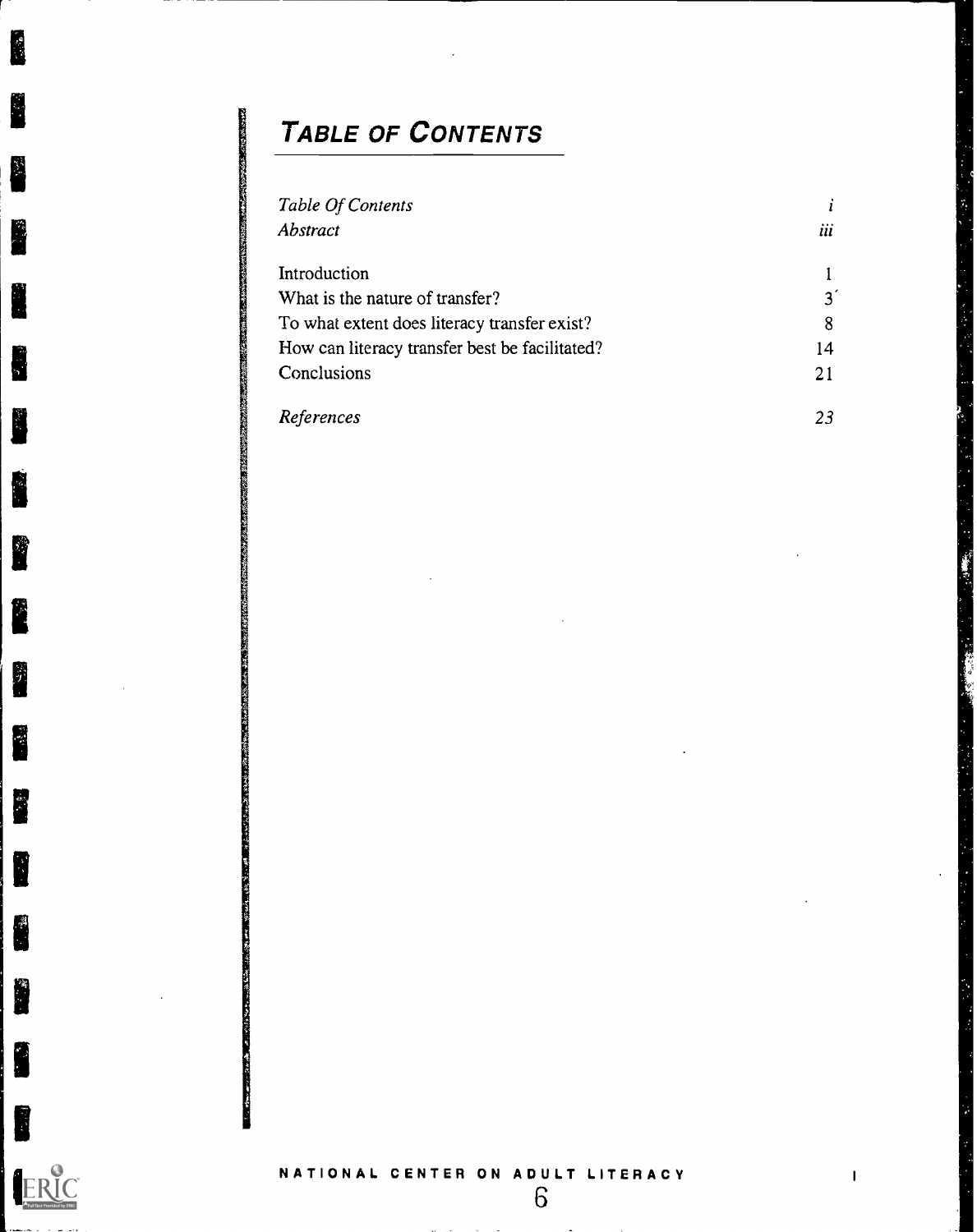# LITERACY TRANSFER:

# A REVIEW OF THE LITERATURE

Larry Mikulecky Peggy Albers Michele Peers Indiana University

### Abstract

Ľ

A tacit assumption of much literacy learning is that literacy learned in one situation will transfer to most other situations. This report addresses the following three questions: What is the nature of transfer? To what extent does literacy transfer exist? and How can literacy transfer best be facilitated? Literacy ability does transfer to a very limited degree, which is probably attributable to the basic, automatic, internalized aspects of reading (i.e., how to move eyes over a page, recognizing letter/sound relationships, recognizing very basic vocabulary). Learning to transfer mindful strategies (i.e., summarizing, problem solving, studying, writing for multiple audiences, editing, etc.) does not appear to transfer as automatically, but is possible—at least to tasks that highly resemble the original learning task. The limited nature of literacy transfer suggests that educators should place even more emphasis on the degree to which education helps learners change their literacy perceptions and life-styles along with their current skills.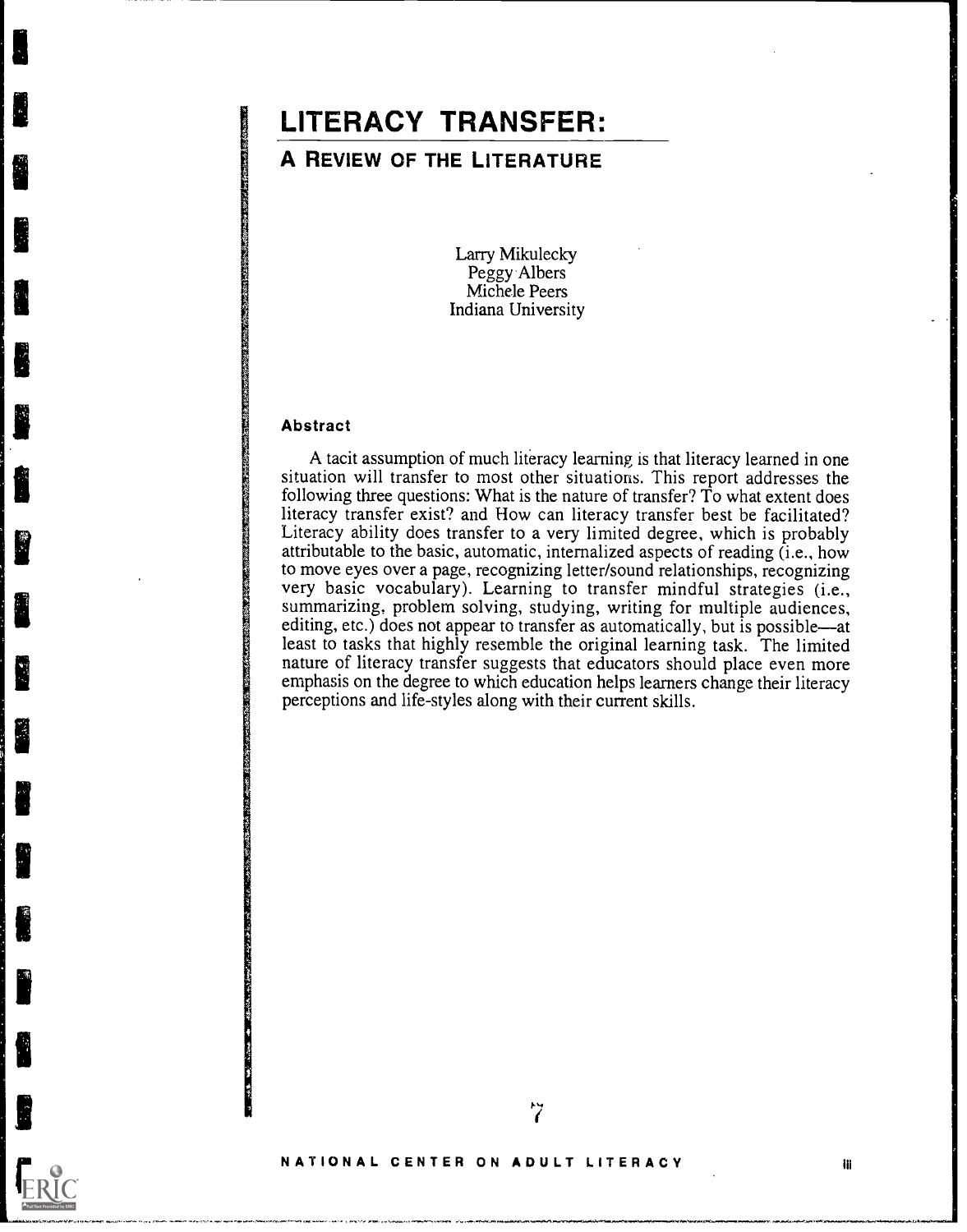# INTRODUCTION

Effective learning involves much more than acquiring knowledge. Learners must be able to organize, manipulate, and use or transfer initial learning to new situations. A tacit assumption of much literacy learning is that literacy learned in one situation will transfer to most other situations.

Research and theorizing on what constitutes transfer have occurred in many fields. Two definitions of transfer that are particularly useful for the field of literacy study come from Perkins and Salomon (1989) and Bigge and Shermis (1992). Perkins and Salomon (1989) define transfer as the ability to apply knowledge, skill, and specific strategies from one domain to other novel situations. Bigge and Shermis (1992, p. 218) suggest that "transfer of learning occurs when a person's learning in one situation influences that person's learning and performance in other situations." These two definitions of transfer will serve as guidelines for discussion in this monograph.

Definitions of literacy are many and sometimes situational. They range from attempts to describe the complex interactions between reading and writing to more encompassing descriptions of written language usage embedded in cognitive, metacognitive, and social communication theories. In the workplace, comprehension and use of graphic, tabular, and quantitative displays also enter into the discussion. For the purposes of this report, we maintain that literacy is both a process of developing and learning a range of specific uses of print and other information displays and a collection of lifelong habits and processes that enable one, through practice and reflection, to further develop, improve, and expand the literacy abilities one already has. Langer's (1987) concept of learners assuming "ownership for their literacy activities" is central to this later notion. In examining the relationship of literacy and transfer, this report discusses a wide range of literacy studies which address the mastery of specific literacy abilities as well as the increased ownership and control of broader literate strategies, practices, and behaviors.

A key issue for workplace literacy training is the degree to which literacy learned in workplace programs transfers to new situations on the job and in other segments of the learner's life. Typical workplace literacy programs provide less than 50 hours of instruction a year; only a rare few provide as many as 100 hours of instruction per year. There is little opportunity for instructors to provide extensive experience in a broad array of literacy tasks. If newly learned improvements in reading and writing automatically transfer to most new situations a learner encounters, then instructors and program planners need not be overly concerned about the nature of curricula and what sorts of materials are used with learners. If, on the other hand, transfer is often absent or severely limited, then what is covered during instruction must be carefully considered so that it may be of later use to learners.

For the last decade, discussion of the topic of literacy transfer to the workplace has occurred from two potentially contradictory viewpoints. At a very basic level, it seems reasonable to assume that mastery of certain aspects of reading and writing (i.e., the alphabet. key vocabulary, word order) is likely to transfer from one literacy task to most others. These basic aspects of literacy seem a foundation for accomplishing nearly any literacy task one can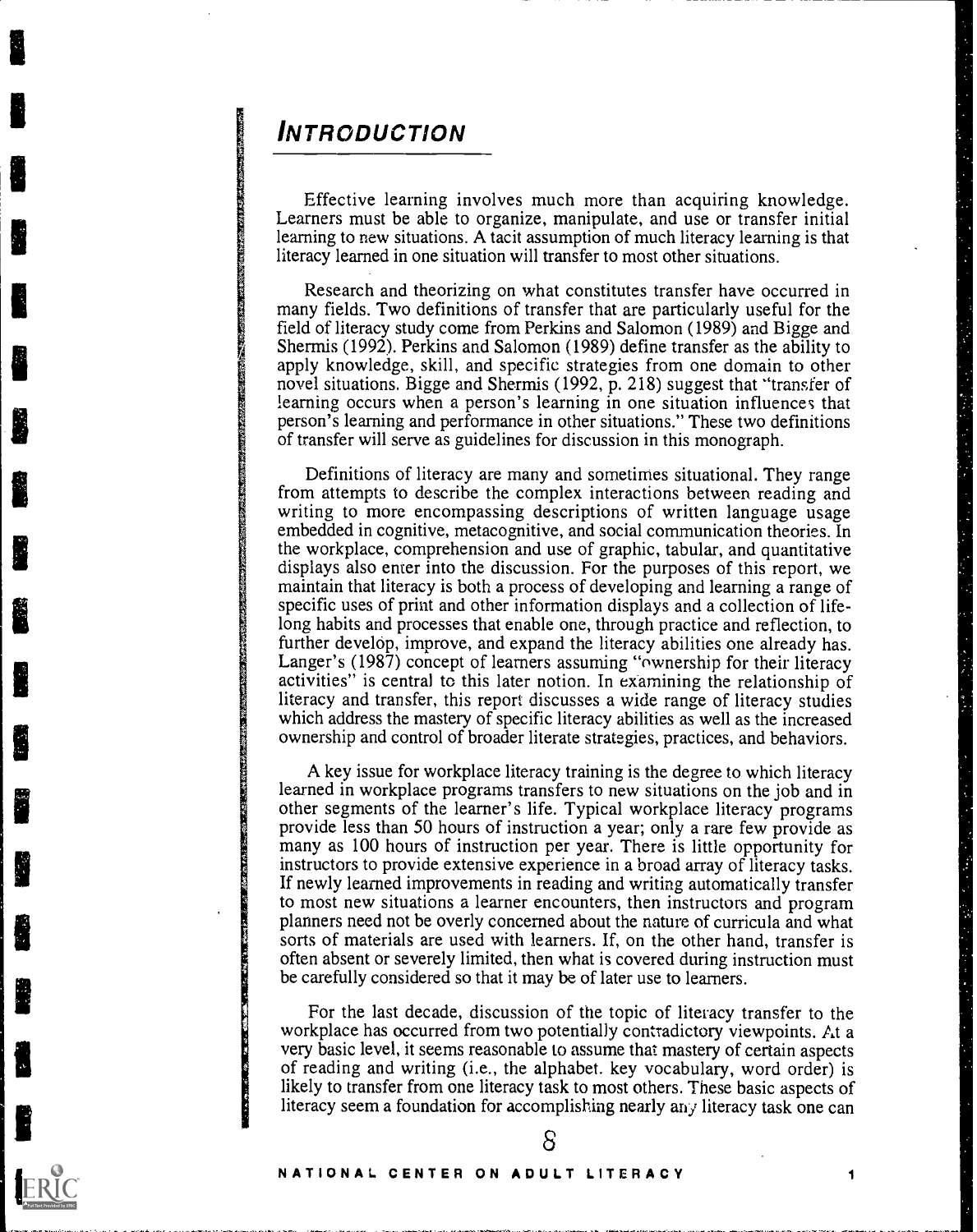imagine. In addition to these basic aspects of literacy, some have suggested that a good deal more literacy transfers from one situation to others within the workplace. In the early '80s, Greenan (1982) postulated a list of transferable, generic, workplace literacy skills based upon surveys of vocational education instructors who named comparable skills across several different occupation categories. This trend of looking for similarities among tasks and occupations has continued into the late '80s and early 90s. Brizius and Foster (1987) postulate the existence of "portable skills" that might be carried from job to job, and the U.S. Department of Labor's (1991) SCANS commission suggests that most jobs require mastery of five basic skill areas (most of which involve literacy). The assumption is that mastery of the general skill areas will transfer to most new jobs.

At the same time that these discussions about generic or portable skills were taking place, a growing body of research began to suggest that literacy transfer may be quite limited and that one must master literacies rather than literacy. Literacy skills that seem similar to an outside observer who has already mastered them, may not appear so similar to a new learner. Proponents of this view cite evidence indicating that seeing connections and being able to apply freshly learned strategies to new situations may lot occur often and easily for most learners. As one moves into the wide array of literacy challenges facing adults, the problem of transfer becomes even more complex. Duffy (1985) points out the different information-processing demands of reading various types of text (i.e., newspaper, job manual, computer screen, poem, weather graphic). Sticht (1982) found that enlisted men who improved in general literacy classes were not able to perform particularly well on job-reading tasks, although enlisted men who learned with job-related materials did show improvement on job-reading tasks. The National Assessment of Educational Progress survey of Young Adult Literacy (Kirsch & Jungeblut, 1986) found only about 25% shared variance or overlap among performances on the test's three scales (Prose Reading, Document Reading, and Quantitative Reading).

It seems likely that there is some degree of literacy learning transfer as one moves from literacy task to literacy task. It also seems likely that the degree of transfer is less than many have thought. Policy planners and developers of workplace literacy programs need a clearer understanding of literacy transfer in order make program choices about literacy transfer in specific situations. When, if ever, are general literacy programs best? When, if ever, are programs using custom-designed materials and tasks from a particular workplace best?

This report will address the question of literacy transfer by first examining what research has revealed about transfer in general, then specifically examining studies that focus upon literacy transfer, and finally discussing instructional approaches that evidence suggests will facilitate literacy transfer among adults in workplace and other settings. Three key questions will guide the discussion:

- What is the nature of transfer?
- To what extent upes literacy transfer exist?
- How can literacy transfer best be facilitated?



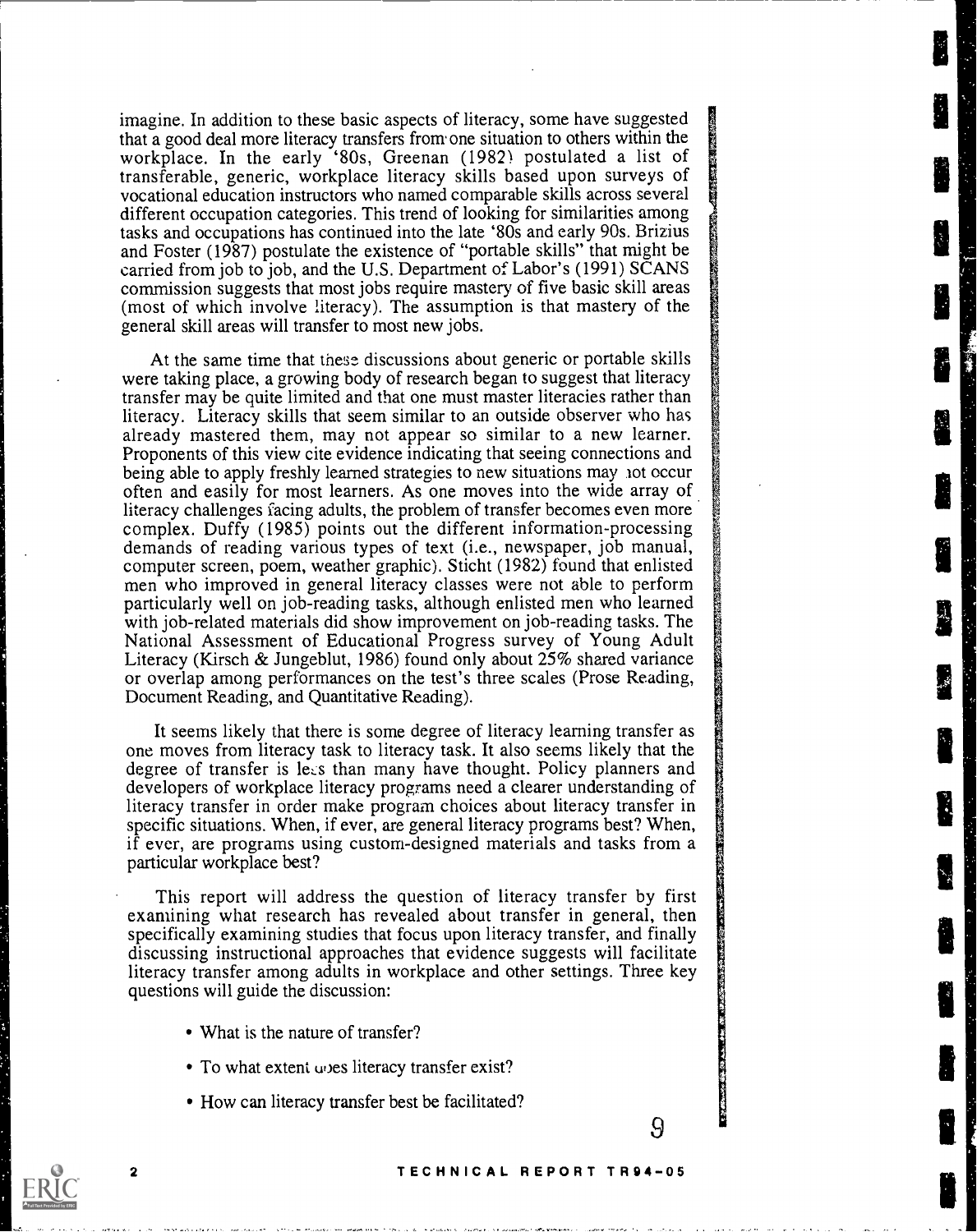# WHAT IS THE NATURE OF TRANSFER?

The nature of transfer has interested psychologists and educators for more than a century. Useful studies and analyses have appeared in three major areas: (a) intelligence definition and scope, (b) expert-novice differences, and (c) transfer theory development.

## INTELLIGENCE-DEFINITION AND SCOPE

In the process of defining intelligence, psychologists noticed a tendency for some people to be better able to learn and to relate information from one area to another. They labeled this ability as the "g" or general intelligence factor. They posited that this factor was related to ability to learn and to move from one cognitive situation to another. Success in new situations related not so much to transfer of knowledge, but to transfer of the ability to learn quickly. This factor was often believed to be inherited and therefore fixed and immutable.

The validity of both the "g" concept and the immutability of intelligence has been challenged. One of the earliest challenges came from Franz Gall in the nineteenth century. Gall posited that different forms of perception (music, memory, etc.) exist and that people have differing strengths in each form of perception (Gardner, 1983, p. 12). Throughout the twentieth century, Piaget, Vygotsky, and a host of other psychologists offered evidence of intellectual growth occurring as a result of interaction between society and the individual. If there is a general intelligence, it may well be influenced by sociocultural factors and not be truly inherent.

Although general intelligence is no longer acknowledged as the universal explanation for cognitive ability, it still has some defenders. Jensen (1985), in analyzing 20 of compensatory programs data (Headstart and others), notes that these programs do succeed in socializing children and help them remain in school and often improve their grades. The evidence suggests that such programs do not, however, improve children's relative performance on IQ tests or any other test of cognitive ability (i.e., standardized reading and mathematics tests). Jensen attributes this to information-processing deficits that are part of a fairly stable "g" factor. Hunter and Hunter (1984), in a metaanalytic synthesis of adult job-performance data, note that measures of general cognitive ability are better predictors of future job performance than every other indicator except performance on similar job tasks. This, too, may support arguments for some form of general intelligence that undergirds individual differences in ability to learn new tasks.

Most recent psychological research has moved away from single measure indicators of intelligence. As an alternative to using end product test results as measures of intelligence, a good deal of recent psychological research has examined how the mind processes information. These studies have led to several concepts that have a direct bearing on the nature of transfer. Gardner (1983, p. 60) suggests that intelligence "must entail a set of skills of problem solving  $\dots$  and must also entail the potential for finding or creating problems—thereby laying the groundwork for the acquisition of new knowledge." Gardner identifies several naturalistic areas of human reasoning

10

#### NATIONAL CENTER ON ADULT LITERACY 3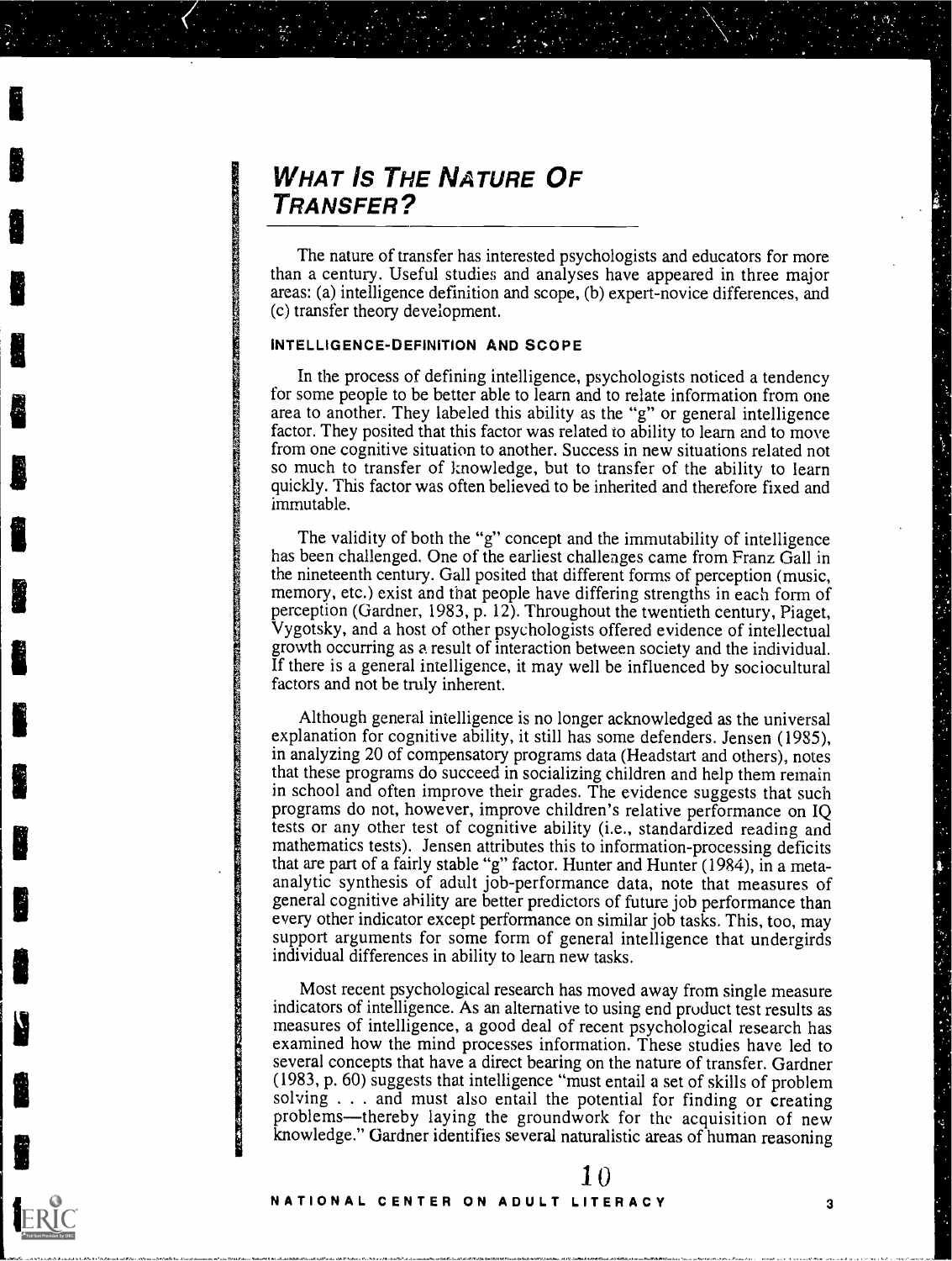that might legitimately be termed intelligences (i.e., language, musical thinking, logical-mathematical analysis, spatial representation, bodilykinesthetic understanding, and personal). Sternberg (1988) finds intelligence to be represented best by a triarchic combination of processes. Sternberg combines analytical, synthetic, and adaptive factors in defining intelligence.

As one element of his definition, Sternberg discusses the degree to which the individual can focus attention and use strategies to monitor, analyze, and use reason in any given situation. Experience may have a great deal to do with intelligence and the ability to transfer learning from situation to situation. Motivation and will also have a great deal to do with working intelligence and transfer. When we examine the literature on transfer, it becomes clear that psychologists are looking at multiple areas of intelligence to see what transfers (skill, knowledge, or adaptability) from one situation to others.

To summarize, although there is some indication that general intelligence is related to transfer, much recent work suggests that the concept of a single general intelligence is misleading. There may be multiple aspects of intelligence, and intelligence is highly likely to be influenced by experience. This implies the need to much more clearly define what is being learned and link instruction with what the learner will be expected to do with new learning.

#### EXPERT-NOVICE DIFFERENCE

The nature of expertise has been studied in various fields from chess, physics, and mathematics to athletics and music. In the 1970s, it was thought that experts were primarily different from novices in that they used more sophisticated strategies for thinking and problem solving (Sweller, 1990). Subsequent reasoning suggested that if one could teach those strategies to a novice, he or she could transfer them and become more expertlike. Careful research has shown the differences between novice and expert to be more complex.

Experts know a good deal. They have highly organized and extensive knowledge bases in the domains for which they are expert (Chi, Feltovich, & Glaser, 1981). Researchers have also found that the experts' more thorough understanding of their expert area allows them to "chunk" large pieces of information into meaningful patterns (Chase & Simon, 1973; Chi et al., 1981; Schoenfeld & Hermann, 1982). With this vast amount of interconnected knowledge, experts use more sophisticated thinking and problem-solving strategies. They formulate multiple and flexible alternate theories about what they see (Dawson & Zeitz, 1989), and reflect on problems by using past knowledge and by monitoring current application in order to move them to the best acceptable solution (Chi et al., 1981).

Moving from novice to expert involves two basic premises: acquiring more knowledge and knowing what to do with that knowledge. Experts' inherent curiosity propels them to continually nurture their knowledge bases with practice and extensive experimentation. This regular and extensive practice enables them to retrieve information spontaneously and make valuable connections to past knowledge quickly. Novices, on the other hand, rely primarily on surface features and explicit details to understand problems (Schoenfeld & Hermann, 1982). The goal of the novice is often to move

#### <sup>4</sup> TECHNICAL REPORT TR94-05

I1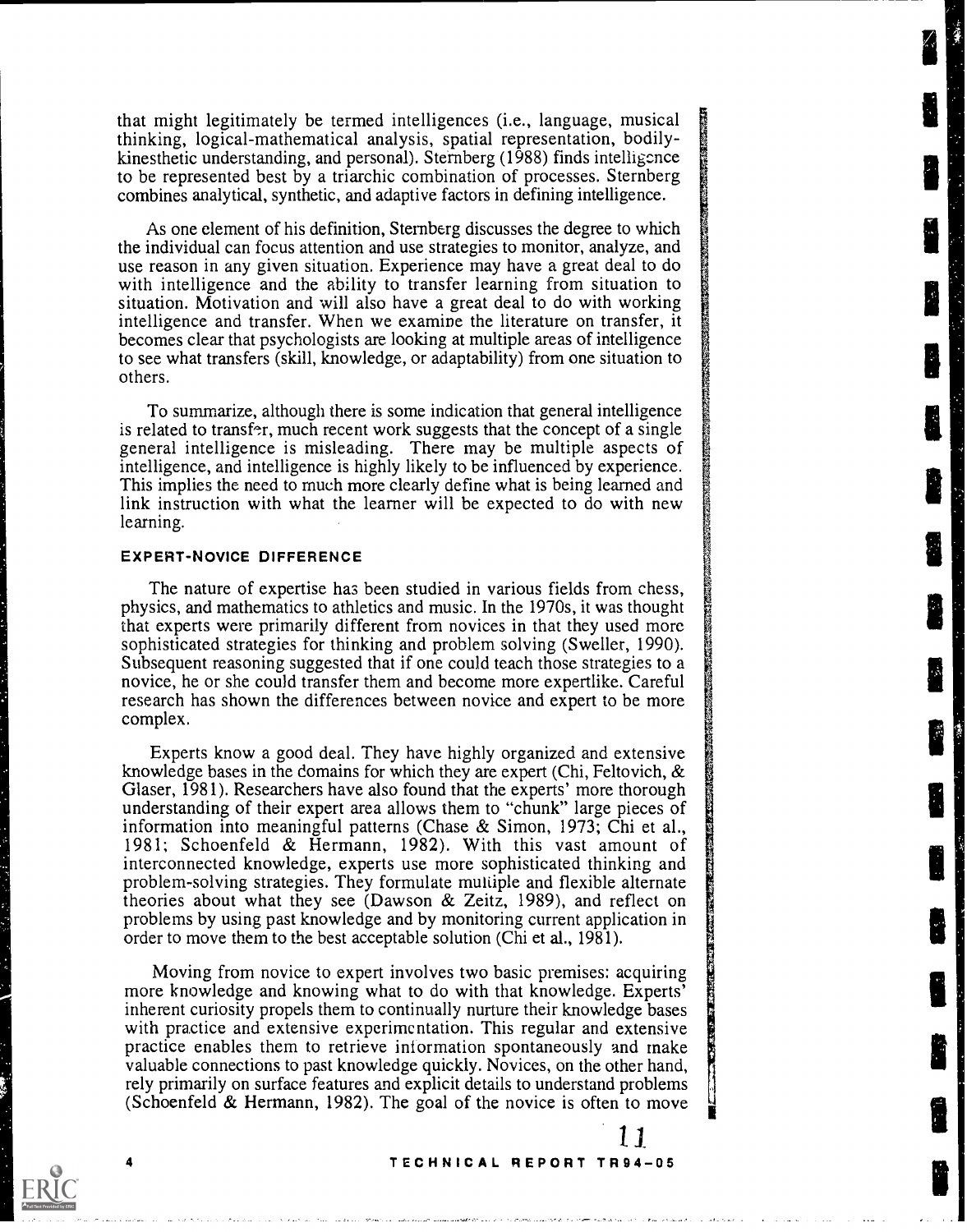toward an immediate solution, whereas the goal of an expert is to thoroughly understand the problem before contemplating solutions (Chi et al., 1981).

The study of expert-novice differences, seen in the light of what we know about intelligence, indicates that transfer does not come easily. One must diligently work to develop a large knowledge base, practice to make links between ideas within that knowledge base, and master metacognitive strategies to monitor learning. Berryman and Bailey (1992) cite a growing body of research often labeled *situated cognition*, which indicates that learning transfers best when it is done in real situations in which both knowledge and strategies are learned at the same time. When electronic technicians receive extensive classroom training in electronics and the theory of trouble-shooting, they are not able to transfer the knowledge to improved trouble-shooting on the job (Morris & Rouse, 1985). Expert carpet layers who can do flawless arithmetic on the job, fail arithmetic tests that decontextualize learning (Scribner & Fahrmeir, 1982). They are able to transfer their skills to the situations in which they learned them, but not much further. Learning strategies and knowledge at the same time in realistic situations appears to be key to successful transfer.

## TRANSFER THEORY DEVELOPMENT

Theories of learning transfer, both informal and formal, have abounded for centuries. This discussion will provide a brief historical overview of the extensive development of theoretical frameworks that have appeared in the research literature.

#### DOCTRINE OF FORMAL DISCIPLINE

The doctrine of formal discipline, dating back to Plato, suggests that by teaching some specific form of knowledge and the discipline involved with learning it (i.e., Latin, computer programming, or mathematics), most learners automatically strengthen certain other abilities such as memory or logic. Recently, the academic discussion of this notion has revolved around the claim that learning the computer language of Logo would bring about improvement in problem-solving skills (Au  $\&$  Leung, 1991; Grandgenett  $\&$ Thompson, 1991). Earlier discussions have suggested that learning Latin would bring about improved mastery of English (Lederer, Orlando, & Cevoli 1983). Although an individual will occasionally report making links between learning in one area and learning in other areas, large group studies have detected no evidence for general transfer for the majority of learners. Syntheses of over 100 transfer studies find no substantiation for this theory of transferring logic or problem solving or any other benefit after learning a target subject (De Corte & Verschaffel, 1986; Salomon & Perkins, 1987a, 1987b). Although this notion of formal discipline or extra benefit has been largely discredited by research, it continues to reappear in many general discussions of transfer as if it were a proven theory.

# THEORIES OF IDENTICAL ELEMENTS AND GENERAL PRINCIPLES, AND INTERFERENCE

An alternative theory of transfer, which postulated that transfer would occur in the presence of shared elements, became important in the early history of experimental psychology. One of Thorndike and Woodworth's (1901) widely recognized studies investigated the transfer of perceiving words with certain letters rapidly and accurately to the accurate and rapid

### NATIONAL CENTER ON ADULT LITERACY 5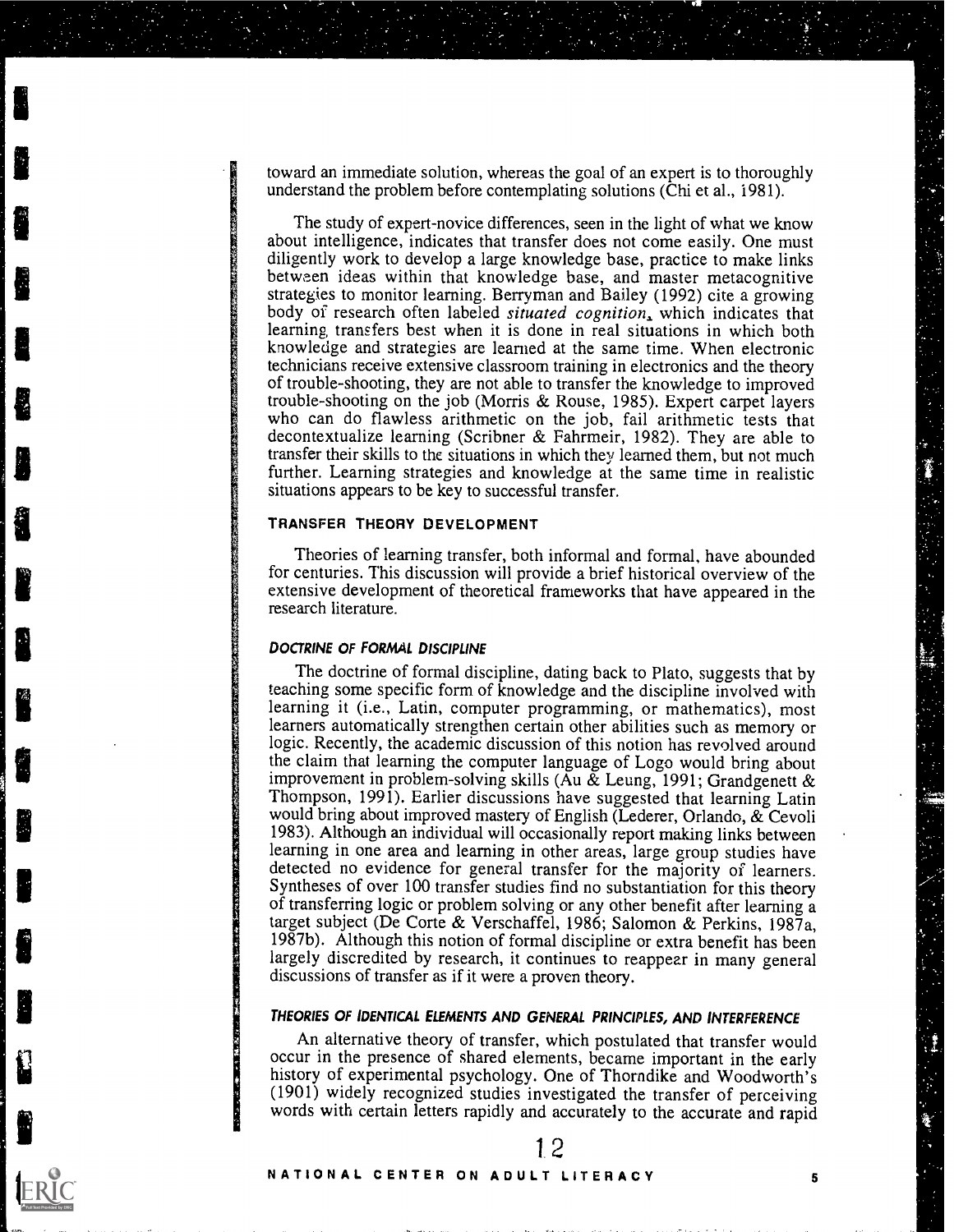perception of new words containing different letters. It was reasoned, and partially documented, that the degree to which both tasks shared identical features determined positive transfer on the part of the learner. A related but competing theory (Judd, 1908) posited that understanding a general principle (rather than a distinct element) would transfer to several situations. Learning the principle of light refraction in water in one case or situation was shown to transfer to new cases and situations. Studies of transfer throughout the first half of this century occurred both in the laboratory and in classrooms. Variations of identical elements studies occurred in laboratories using a multitude of techniques and instruments from stop watches to tachistascopes to measures of galvanic skin response. During the same time period, several broad (and untestable) theoretical formulations were proposed to account for transfer (or more often lack of transfer) in classrooms. In 1949, Osgood reviewed a half-century of transfer research and expressed his frustration at the vagaries of inconsistent measurement, the lack of specification for what should be measured, and at the sometimes atheortical nature of research. He complained:

> There are no clear-cut generalizations which satisfactorily bind the data together. The difficulty may be traced, in part, to the bewildering variety of procedures, materials, and experimental designs employed by different investigators ...But some of the confusion can also be laid to the fact that in a large proportion of experiments the theoretically relevant relations are patently unspecifiable. (p. 132)

Cormier and Hagman (1987), in commenting upon this period, note that the conceptual understanding of transfer did not advance as fast as empirical findings accumulated. Some researchers were finding examples of negative transfer and of interference. The terms proactive and retroactive inhibition entered transfer discussions as attempts to explain how forgetting, learning, and transfer difficulties can result from interference between new and older learnings. Other researchers presented the results of experiments of stimulus predifferentiation, which documented the need to become generally acquainted with the learning environment before the learner could even notice the subtlety of some new transfer situations. The examination of interference in relation to learning and transfer characterized much of the research throughout the 1950s and early 1960s.

During the 1960s and 1970s, transfer research declined within the framework of interference theory as attention shifted to more cognitive-based accounts of learning. Given the expansion beyond a single methodological approach, the discussion of transfer became more diffused and subsumed within the context of other issues. In many studies, examination of transfer was only a secondary or a tertiary goal. In such studies, attention to specifying degree of transfer and how to measure transfer was often lax and results related to transfer were relegated to a few paragraphs in discussion sections of articles.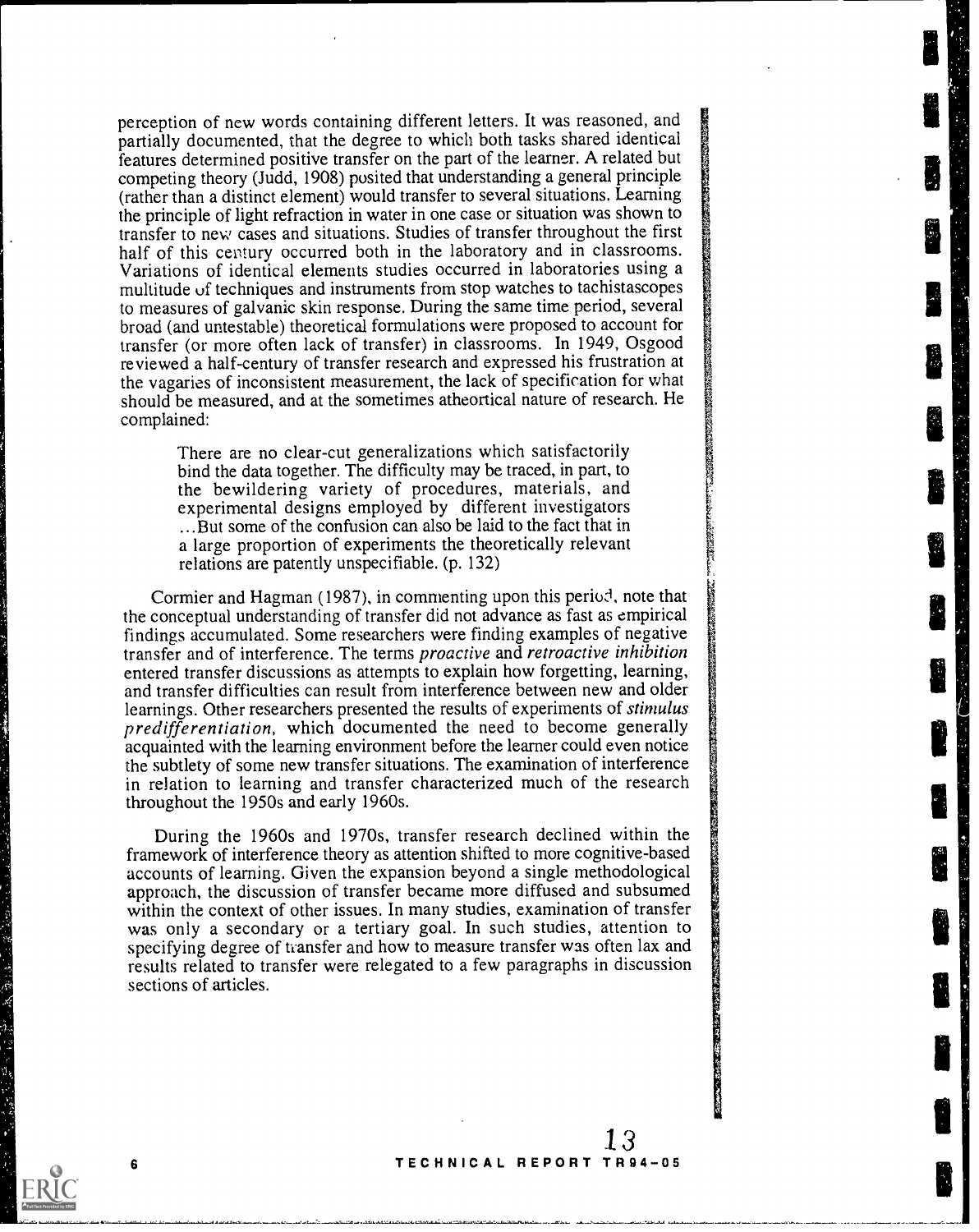#### NEAR AND FAR TRANSFER, VERTICAL AND HORIZONTAL TRANSFER

From the early 1900s to the 1970s, the study of transfer became increasingly more complex. Researchers (primarily in psychology) continued to perform transfer research using modifications of Thorndike's identical elements theory. In an attempt to differentiate the degree to which identical elements were shared, terms like near transfer and far transfer evolved. Gagne (1965) expanded the near/far concept with the terms vertical transfer and horizontal transfer. Vertical transfer referred to increased complexity within very similar tasks and horizontal transfer to increased complexity within increasingly dissimilar tasks. Near and far were relevant on both continua. These terms also provided a conceptual framework for differentiating between *lea. ning* and *transfer*. Learning referred to mastering a task in the exact context in which it was taught, whereas transfer referred to the ability to successfully apply learned abilities to new tasks which shared several, but not all (near transfer) or few (far transfer) central elements with the learning task.

Carefully controlled laboratory studies attempted to specify and operationalize these terms by specifying transfer in terms of slight variations in simple tasks (associating sound tones with other stimuli, rapid perception of relationships, etc.). Difficulties arose, however, when other researchers attempted to extend the theoretical structures to more complex problemsolving and educational tasks ( Mayer, 1975; Royer, 1979). The problems of clearly specifying which. elements in tasks ate identical, whether the specified elements are central, and whether the same elements are central for different learners clouded study results. Other difficulties revolved around how to specify near and far in a way that allowed one to draw conclusions across studies. Further, if distance needs to be considered in both vertical and horizontal terms, the concepts of near and far become even more difficult to specify. Much research in this area has been equivocal, inconsistent, and does not allow for generalization across studies. Cormier and Hagman (1987), in reviewing transfer research to the mid-1980s, state:

In our view, there are four generic issues important to a comprehensive description of transfer, both as a learning phenomenon and as an event with substantial importance to real-life situations. These issues are: (a) how transfer should be measured, (b) how training for transfer differs from training for rapid acquistion,  $(c)$  how direction and magnitude of transfer are determined, and (d) whether different principles of transfer apply to motor, cognitive, and metacognitive elements.  $(p, 1)$ 

## HIGH AND LOW ROAD TRANSFER

In the late 1980s, a new theoretical framework began to emerge as a way to describe transfer productively and account for the sometimes conflicting results of previous studies. Salomon (working with Globerson and Perkins), in a series of analytic syntheses of transfer research in the 1970s and 1980s, has attempted to organize, categorize, and theorize from the evidence available for transfer. After reviewing two decades of transfer studies, Perkins and Salomon (1989, p.19) observe that: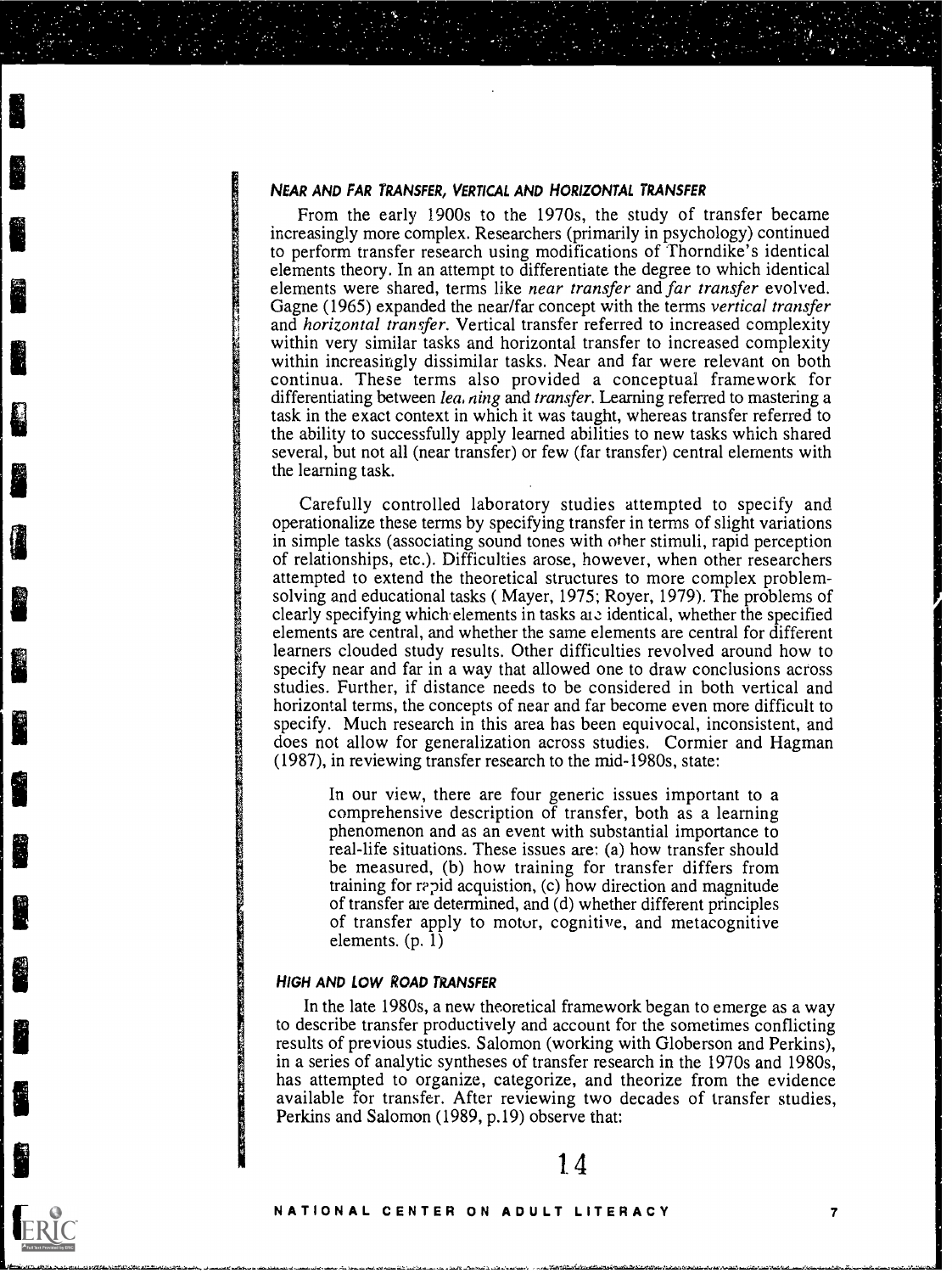To the extent that transfer does take place, it is highly specific and must be cued, primed, and guided; it seldom occurs spontaneously. The case for generalizable, contextindependent skills and strategies that can be trained in one context and transferred to other domains has proven to be more a matter of wishful thinking than hard empirical evidence.

Salomon and colleagues have constructed a theory of transfer which can explain why in some studies transfer seems to be verified and in others it is not. They suggest that transfer is actually a multifaceted phenomenon rather than a singular one. Some skills, like driving a stick shift car, become automatic through intense practice without mindful attention. Such skills can easily transfer from driving a car to driving a truck. Comparable intensive practice of literacy skills would be tracking print lines on a page or recognizing very familiar vocabulary. This sort of automatic ability is termed low road transfer. Intense, long-term practice is key to such transfer and little or no conscious thought is involved. Not all transfer is of this automatic sort, however.

Some transfer requires the mindful application of abstract concepts to new situations. For example, time-management strategies learned in junior high school might be drawn upon to solve new problems in college. Delay strategies taught to a child unable to control his temper can be mindfully recalled to help an adult dieter delay and overcome impulsive food purchases. Comparable literacy strategies would be consciously applying a previously learned note-*aling* technique to a new situation or a trained reader of philosophica, writings consciously looking for counter-examples when reading the 'volitical claims of candidates. These strategies are termed high road transfer (Perkins & Salomon, 1989; Salomon & Globerson, 1987). Although for some experts, these strategies can become nearly automatic, they are usually mindfully chosen and applied. In the field of literacy study, many of the strategies described as metacognitive (i.e., setting goals, asking questions, making predictions, summarizing ideas) would qualify as examples of high road transfer in Salomon's framework.

# To WHAT EXTENT DOES LITERACY TRANSFER EXIST?

Very few studies have directly addressed the question of literacy transfer. Almost none of them directly address a theoretical framework related to transfer or specify degree of transfer clearly. In some cases, this makes it problematical to compare the results of various studies. What some researchers label as transfer to new situations might be argued to be simple learning by other researchers because assessment tasks do not differ enough or in a measurable way from instructional tasks. Most of the information available comes from studies primarily designed to address research goals other than transfer. A number of studies have addressed core psychological abilities associated with beginning literacy. This core of abilities can be construed to be central to all literacy, and therefore, possibly transferable. Other, more anthropological studies have examined what aspects of literacy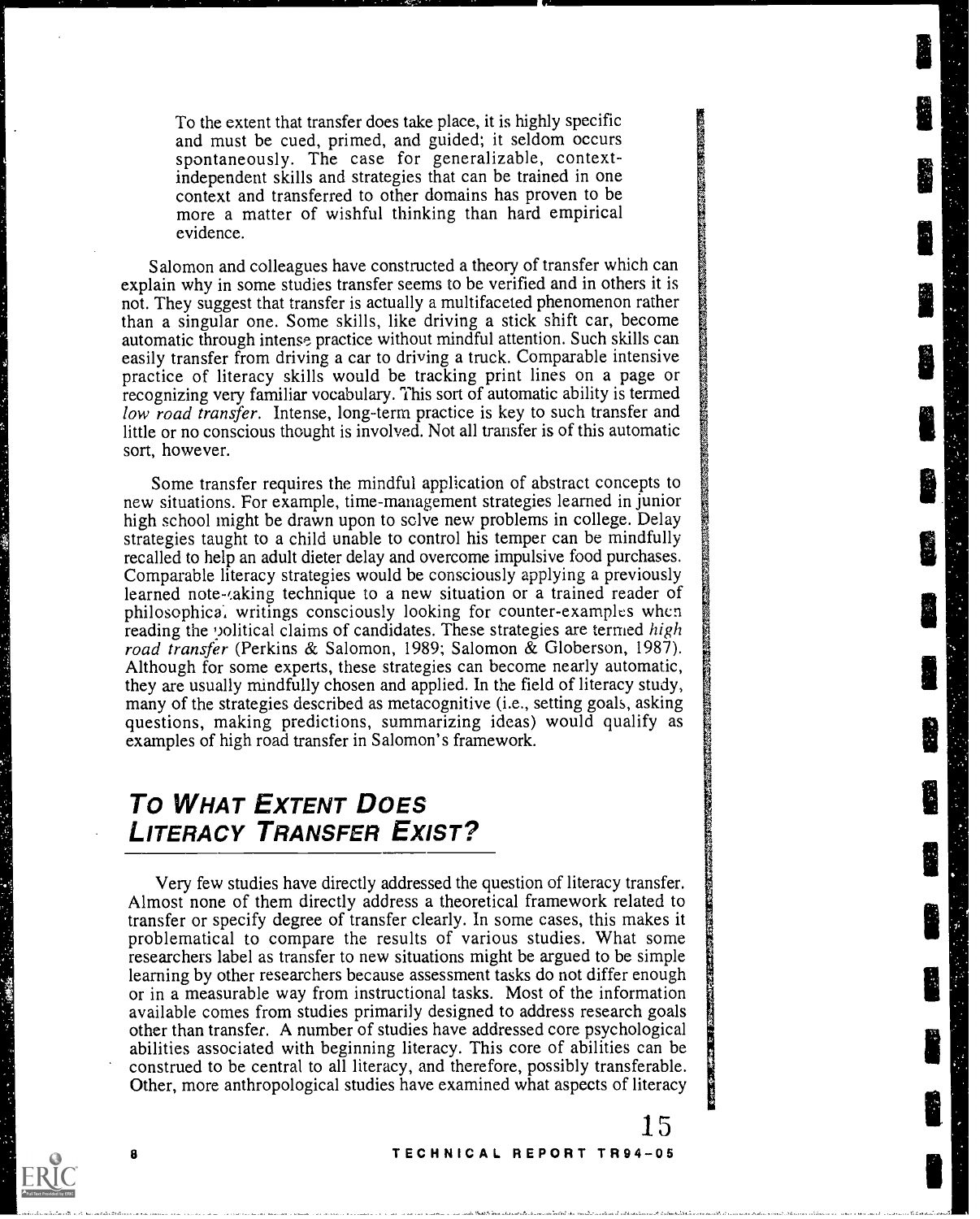which are present in one context are present or missing in other contexts. Some psychometric analyses of literacy test performance attempt to define statistically the extent or limits of transfer. Finally, studies of literacy performance on school tasks and workplace literacy tasks have attempted to define the degree of transfer from school literacy to workplace literacy.

#### CROSS-NATIONAL AND ANTHROPOLOGICAL STUDIES OF LITERACY

In his historical examination of literacy definitions, Venezky (1990, pp. 10-11) notes that:

Cross-national studies of reading process suggest that a common core of psychological abilities may exist for reading and, in particular, for reading alphabetic and syllabic writing systems. These processes involve primarily the coordination of eye movements into fixations and subsequent saccadic jumps, the acquisition and utilization of symbol-sound correspondences, the building of rapid identification of word units through the integration of information from a variety of sources, and the use of local and global processes to obtain meaning.

Nearly all of the above processes are developed through intensive practice, become automatic as opposed to mindful, and are usually mastered by U.S. children with four to five years of schooling. In Salomon's theoretical framework for explaining learning transfer, these processes would constitute low road transfer of basic literacy processes.

Evidence for transfer beyond this most basic literacy level becomes more problematic. Scribner and Cole (1978) studied literacy among the Vai in Africa. The Vai culture has a variety of different types of literacy—one used for schooling, one for commerce, and one for social purposes. In the Vai culture, it is possible to examine literacy in conjunction with schooling as well as separate from schooling since many people learn only a single literacy. Scribner and Cole concluded that many of the cognitive abilities often associated with literacy (i.e., using abstractions, drawing conclusions based on logic, etc.) were more accurately associated with schooling. These cognitive abilities were not associated with all forms of literacy— $\overline{$ only the form of literacy learned in schools. People who were proficient only in the liieracy of commerce or the literacy of letter writing did not automatically develop abstract cognitive abilities. To develop these cognitive skills, one needed to learn a particular type of literacy. In fact, Scribner and Cole (1978) concluded that "the effects of literacy and perhaps of schooling as well are restricted...generalizable to only closely related practices" (p. 457).

## PSYCHOMETRIC ANALYSES OF LITERACY ABILITIES

For nearly seven decades, literacy researchers have noted that there is some connection—but very little—between learner scores on tests measuring different sorts of literacy abilities. Ritter and Lofland (1924) and Salisbury (1934) found very low correlations between general reading ability, as measured by standardized tests, and ability to read and reason. In 1944, Artley tested 242 eleventh-grade students with six different general reading,

".-lutax..16i

ERIC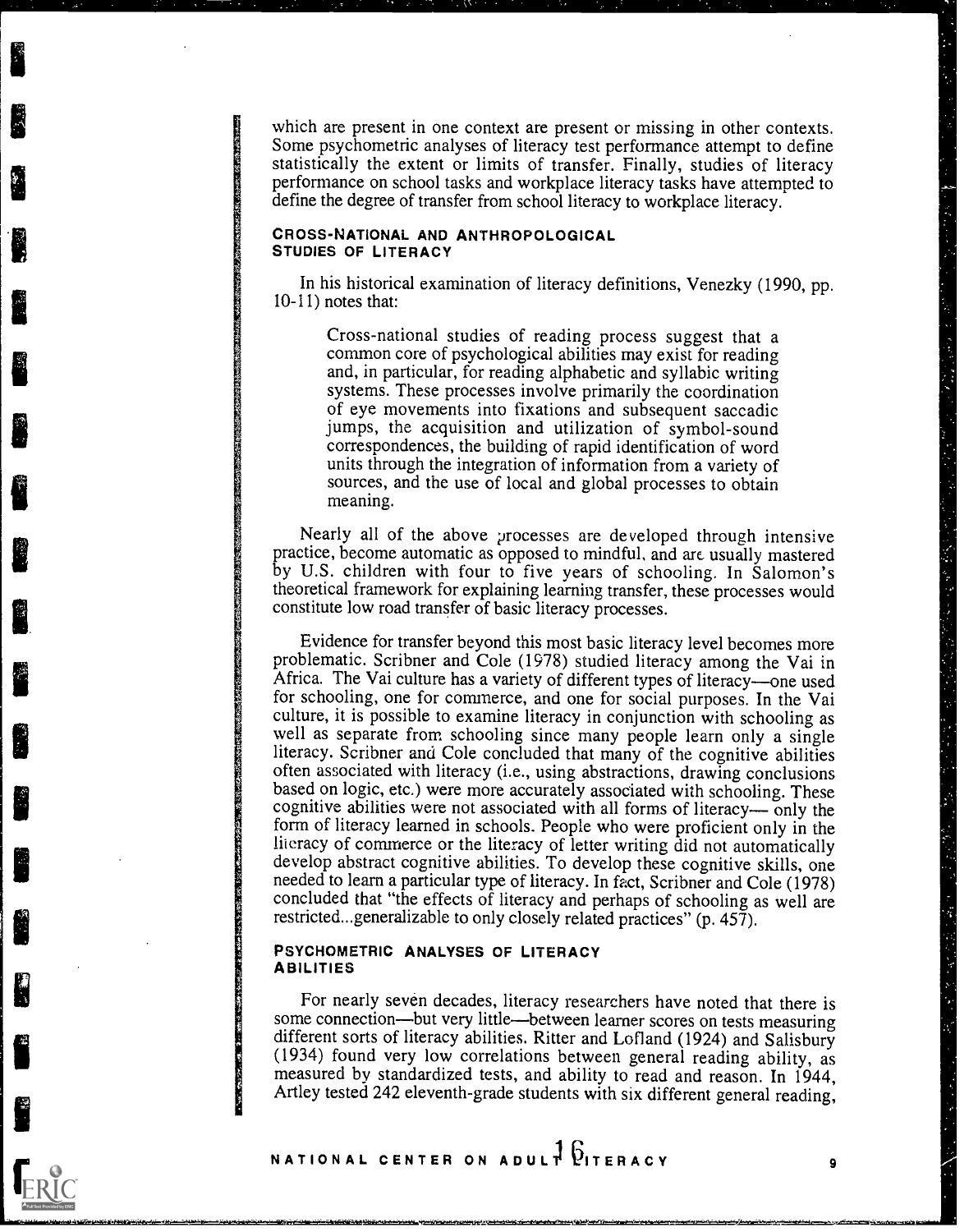social studies reading, and nonverbal intelligence tests. Artley found correlations among subtests to vary widely, with most correlations being in the  $r = .3$  to  $r = .5$  range (i.e., 9% to 25% shared variance or overlap). He concluded that "every classroom teacher has the direct responsibility for developing those reading skills and abilities essential for adequate comprehension within his particular area of instruction." This research finding, and others like it, fueled the move to legislatively mandate content area reading courses for high school content area teachers. The general finding of only moderate correlations among an individual's scores on tests for reading different types of materials is echoed by comparable correlations  $(r = .4 \text{ to } r = .5)$  among Prose, Document, and Quantitative Reading scores on the National Assessment for Educational Progress Test of young adult readers (Kirsch & Jungeblut, 1986). Reder's (1994) analysis of correlations among Prose, Document, and Quantitative Reading scores on the National Adult Literacy survey data gathered in 1992 reveals higher intercorrelations among test scales. Explanations for differences between 1986 and 1992 data are not yet available.

Carroll (1981), in his invited remarks to the International Reading Association, observed that drawing conclusions about transfer, even from relatively high correlations, is somewhat suspect. Good students are absent from school less frequently than poor students, and they are likely to encounter a wider variety of reading materials in the home. As a result, good students may improve in several different skill areas at the same time while poor students, who practice little, do not improve much at all. This situation would produce moderately high correlations among test scores, thereby inflating the degree of transfer one might suppose exists between one type of reading and others. Good students practice nearly everything and improve in nearly everything. This does not indicate that there is a transfer between performance in one area and performance in others. In other words, instruction that leads to improvement in one area is not necessarily likely to lead to improvements in correlate areas. The actual amount of real transfer is likely to be much lower than what 16%-25% shared variance would suggest.

#### GENERAL LITERACY, WORKPLACE LITERACY, AND JOB PERFORMANCE

Determining the extent to which general literacy can transfer to performance in the workplace is a difficult task. The U.S. Department of Defense (1984), in comparing job performance to performance on the ASVAB test (essentially a multiple-choice standardized test that correlates extremely highly with other standardized reading tests), notes the following correlation ranges: (a) .36 to .52 for jobs in communications, (b) .39 to .77 for jobs in data processing, and (c) .53 to .73 for clerical and supply specialties. This suggests that scores on a test that is essentially a vocational literacy test can predict anywhere from 13% to 60% of the variance for job performance, depending upon the job.

Hunter and Hunter (1984) meta-analyzed the results of hundreds of studies designed to predict job performance. They found that reading tests and other cognitive measures (as limited as they are) were more effective predictors of job performance than were either perceptual or motor abilities and were more effective predictors than biographical inventories, interviews, expert recommendations, or amount of previous education. People who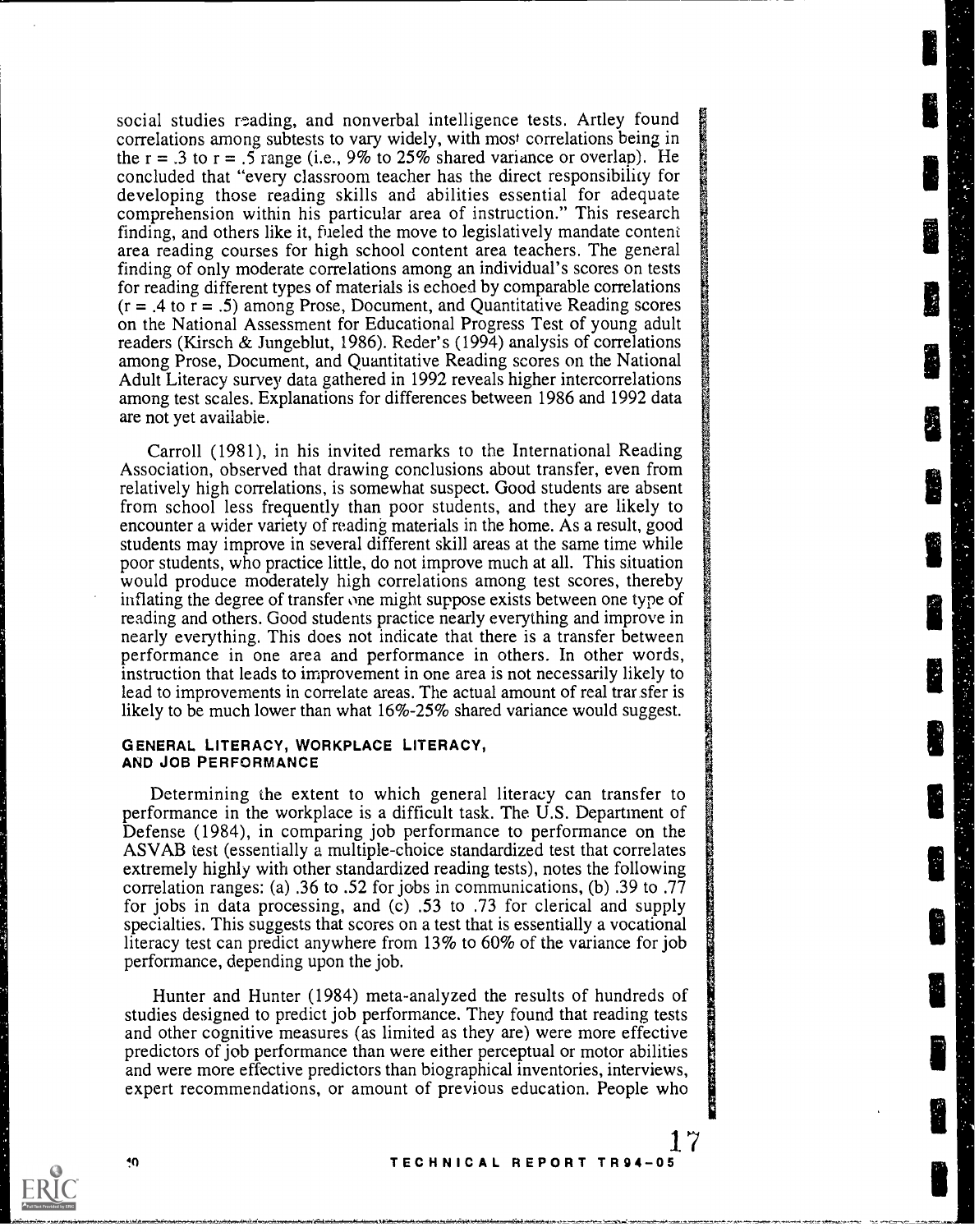scored highly on the tests tended to perform better on the job. This is strong circumstantial evidence that general literacy transfers somewhat to job performance. Carroll's criticism that the correlations may be inflated because top performers learn many things at the same time is also valid in this situation.

Mikulecky and Winchester (1983) and Mikulecky and Ehlinger (1986) interviewed, observed, and tested nurses and electronic technicians at three levels of experience (i.e., in-training, experienced, and supervisory). The researchers were attempting, in part, to determine the relationship of literacy abilities to actual job performance. In each study, there was no significant relationship between job performance and general literacy, as measured by a CLOZE test constructed from a newspaper passage. There was, however, a relationship between job performance and employees' actual daily use of metacognitive literacy practices (i.e., summarizing, making predictions based on reading, focussing by using notes or underlining, and consciously looking for applications).

Studies that approach this problem of workplace literacy transfer by studying the performances of learners before and after receiving training cause us to question the extent of transfer from general training to workplace application. Sticht (1982) reports on a study of 700 enlisted men who received either job-related literacy training or general literacy training. All learners improved while receiving 120 hours of instruction. On tests of jobrelated reading, however, those receiving job-related literacy training outperformed the regular literacy learners by 300%. Although there was some slight transfer to job-related reading performance from the general training, the transfer was negligible compared to the performance of learners who received specific job-literacy training. Mikulecky and Lloyd (1992) used preand post-interviews, supervisor ratings, and tests to assess the impact of various types of literacy training on changes in learners' literacy beliefs, practices, performances, and plans at home and on the job. Learners at two different worksites participated in one of several different types of literacy class (i.e., general literacy training, ESL literacy & communication, and workplace specific literacy & communication training). Classes were effective in that learners made gains. Gains were limited to what instruction focused upon. When instruction addressed workplace materials and tasks, there were improvements in these areas. When instruction focused upon increasing literacy practice at home, there were improvements in the amount of reading done at home. When instructors taught strategies for reading training or workplace materials, learner literacy strategies became more sophisticated and performance improved. When class discussion addressed future choices and possibilities, learners' plans for future education became more distinct and elaborate. No class addressed all the literacy goals and there was virtually no evidence of learners transferring practices and abilities beyond what had been directly addressed by instruction. Mikulecky (1992) reports that extending the workplace literacy evaluation framework to four additional worksites reinforced the conclusions derived at the initial two worksites.

To summarize, there appears to be only a limited relationship between general literacy ability and the ability to use literacy on the job. This relationship is probably only at the most basic level of literacy processes (i.e., eye movement, letter/sound relationships, word recognition). Correlations between general literacy performance and workplace performance range from

 $\Omega$  and the set of  $\Omega$ NATIONAL CENTER ON ADULT LITERACY 11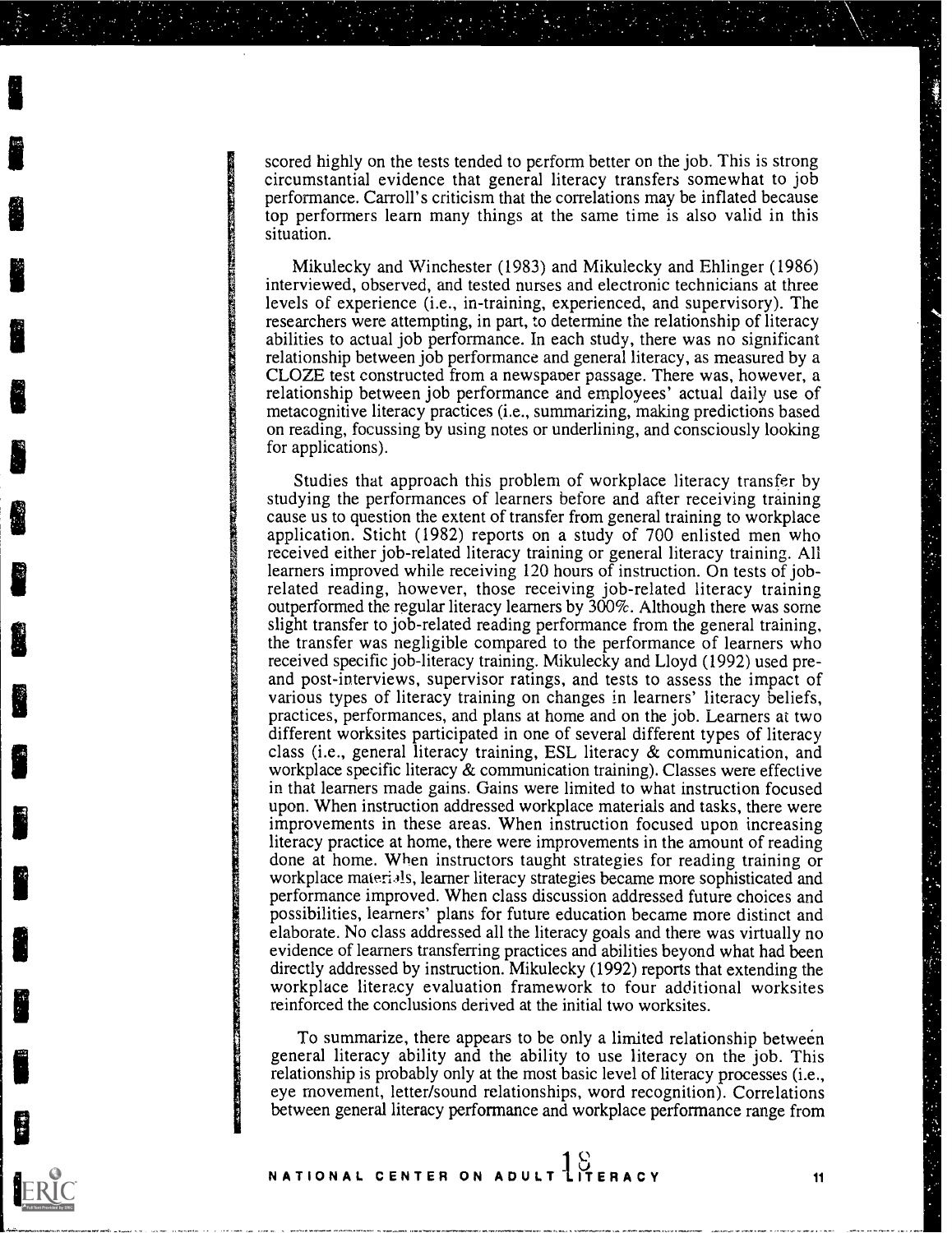slight to moderate, but even this circumstantial evidence for transfer may be overinflated because top performers tend to learn several types of literacy at the same time. Studies that compare workplace learner performance before and after short-term instruction (i.e., 30-200 hours) demonstrate almost no literacy transfer beyond what has been directly taught.

#### IMPACT OF INTELLIGENCE ON TRANSFER

During the past decade, there has been a good deal of controversy about the nature of intelligence. The few studies that analyze the relationship of learning transfer to intelligence have been done with children and adolescents and have employed traditional IQ tests to assess intelligence. Findings from these studies will be considered here, but results must be viewed with a great deal of caution until further research is performed with adults to determine the relationship between measured intelligence and literacy transfer.

Campione, Brown, Ferrara, Jones, and Steinberg (1985) and Ferrara, Brown, and Campione (1986) have performed a series of experiments to more clearly delineate the relationship between transfer and intelligence. These studies focus on performances of seven-year-olds, ten-year-olds, and mentally retarded fourteen-year-olds whose IQ test performance indicates an average mental age of ten.

In the 1985 study, ten-year-olds with average intelligence were compared to mentally retarded fourteen-year-olds with a tested mental age equivalent to the normal ten-year-old. Each group was taught strategies for solving picture problems which involved adding, subtracting, or visually rotating parts of diagrams. The mentally retarded group, through intense, structured instruction (up to three days), was able to reach a level of performance equvl to that of the normal ten-year-olds. Learning was possible. One day after training, both groups were given new problems to test how well they had maintained what they had learned and how well they could transfer strategies. The transfer problems were completely new problems that introduced changes to move learners progressively further away from the practice problems. Although the mentally retarded adolescents were able to maintain some of what they had learned after a day's rest, it was significantly less than the performance of normal ten-year-olds. The performance gap was even wider for transfer problems, with almost no transfer among the mentally retarded group. Campione et al. (1985, p. 313) note, "the lower the ability level of the student, the smaller the change required to generate some disruption of performance."

Ferrara et al. (1986) performed additional experiments with average and high IQ seven-year-olds and ten-year-olds. The children were asked to pretend that they were spies trying to decode messages in strings of letters. They were taught strategies for identifying patterns among letters. When six problems could be solved without assistance, training was considered complete. Two days after training, children were asked to "think out loud" as they tried to identify patterns. The children were told that hints would be given, if needed, to solve the problems, which ranged from exact problems from training (i.e., maintenance problems) to problems which became increasingly different from training (i.e., transfer problems). Results indicate that older children outperformed younger children in both maintenance and transfer tasks and that high IQ children outperformed average IQ children.

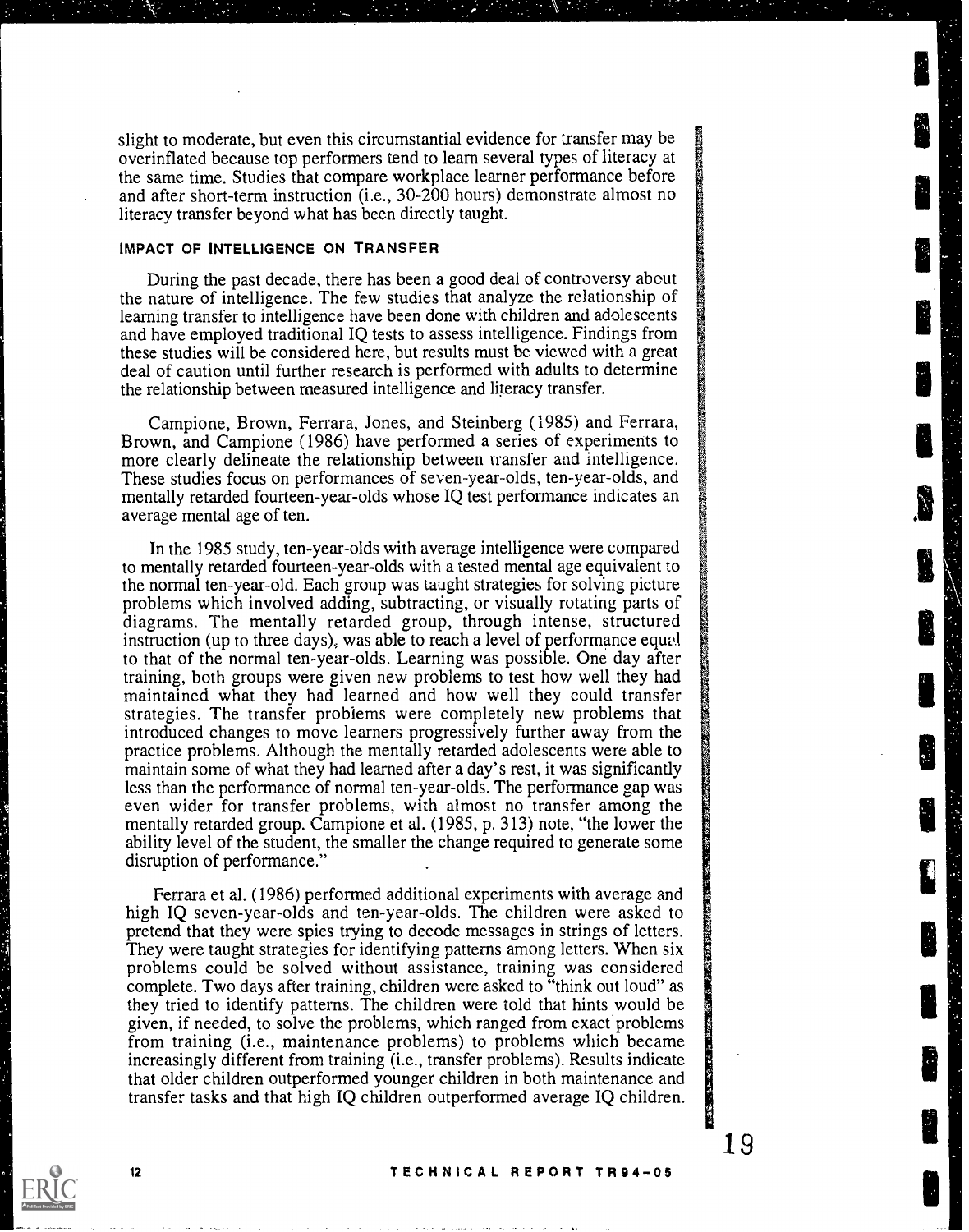The higher the IQ, the fewer the prompts required. The gap between high IQ and average IQ in number of prompts required to solve problems increased as transfer problems increasingly differed from practice problems.

To summarize, this series of studies suggests that for children and adolescents the amount of transfer is related to measured intelligence. In addition, the more dissimilar the transfer task is from initial training, the larger role measured intelligence appears to play in independent transfer performance. The authors of all studies in this area express caution that their work not be overgeneralized, since some learners who score low on IQ raeasures are able to transfer what they have learned.

### TRANSFER AND LEARNING DISABILITY

Discussions of transfer and learning disability are important to the discussion of adult literacy. There is some evidence that a significant number of adults who have passed through years of schooling and still read at very low levels also have significant learning disabilities. Adult literacy programs that teach for transfer need to be based, in part, on what we know about transfer and learning disability. Keefe and Meyer (1988, p. 615) tested over 100 adults in an adult literacy program. Among adults with the lowest literacy levels (i.e., third-grade level and below), the authors report that approximately 78% had tested learning and language disabilities. There are few studies of adult learning disability that determine the impact of these disabilities upon learning and transfer. The few studies that have examined the relationship of transfer to learning disability have focused upon children and adolescents.

Gelzheiser (1984) examined how well learning-disabled adolescents (compared with a nondisabled control group and a learning-disabled control group) could learn and transfer strategies for organizing and retrieving information from memory. Results indicate that the learning-disabled adolescents were able to learn and transfer the strategies that they were taught. Recall of facts by learning-disabled students who received strategy instruction was significantly better than their learning-disabled peers who did not receive this instruction. All learning-disabled groups still scored significantly lower than the nondisabled control group.

Collins, Carnine, and Gersten (1987) found that adolescent learningdisabled and remedial students trained in simple reasoning problems could transfer this training to paragraphs with embedded reasoning problems. The training was highly structured using five 20-30 minute sessions with a computer program. Those in the experimental group who gave incorrect answers were provided elaborated corrective feedback while those in the control group were simply informed when answers were wrong. Results show that students trained with elaborated corrective feedback significantly transferred their training. They were able to identification at a experiment in embedded paragraphs at a higher level than were students in the basic correction group. Given sufficient training time, learning-disabled adolescents were able to learn and transfer logical reading strategies.

Kerchner and Kistinger (1984) studied whether fourth-, fifth-, and sixth-<br>grade learning-disabled students could transfer their training in process writing on the computer to process writing using pencil and paper. For seven months during a portion of each day, students received literacy instruction. In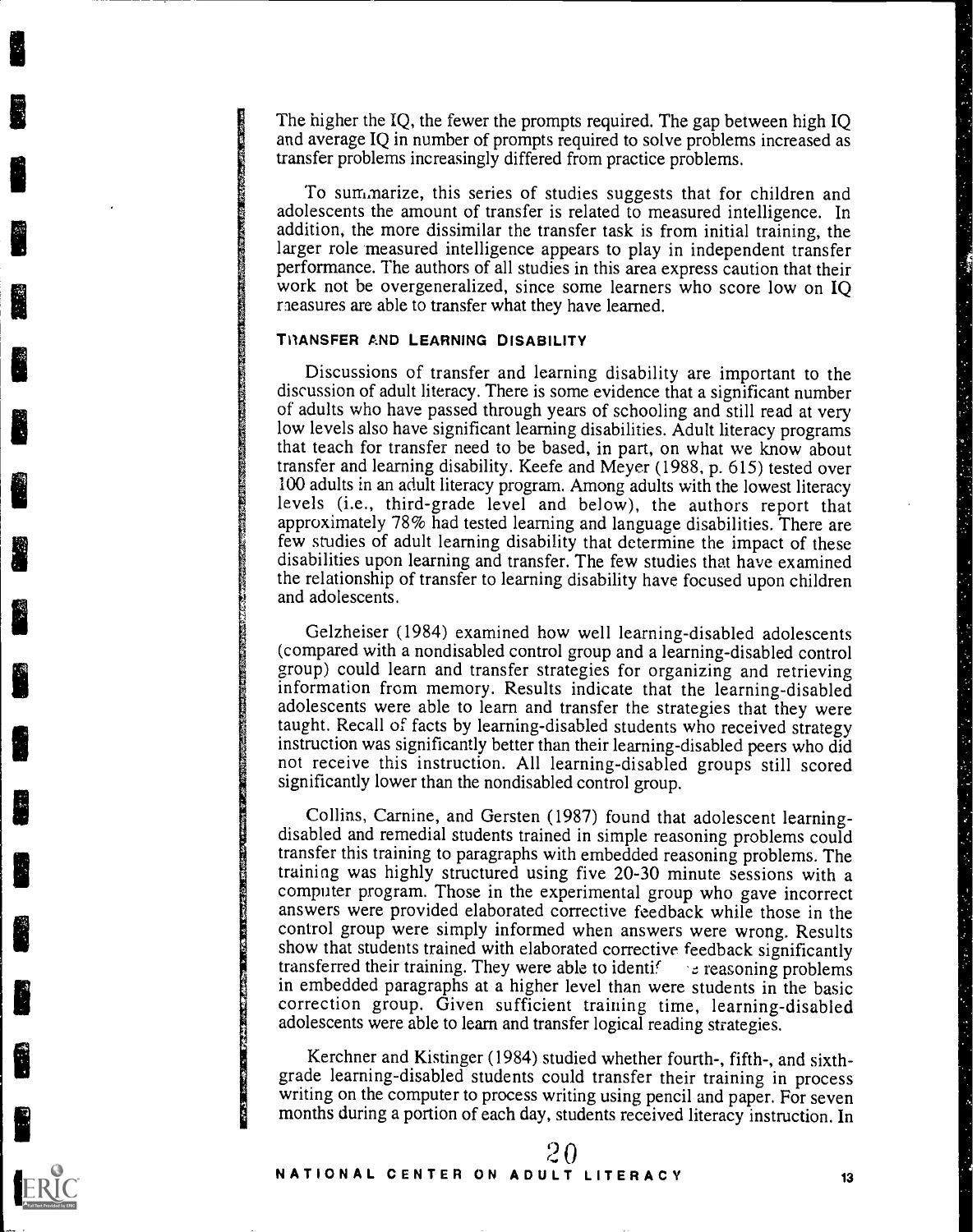the control group, students used extensive language experience with no word processing. Reading instruction involved a variety of texts and students concentrated on developing spelling skills through teacher dictation of sentences. The experimental group used the Bank Street Writer word processing program. They composed at the keyboard, participated in editing conferences, edited at the keyboard, and illustrated compositions. The experimental group outperformed the control group on thematic maturity, word usage, style, and overall writing test score. There were no significant differences on vocabulary, spelling, and handwriting or reading ability. The authors conclude that when learning disabled-students are provided with extensive training, they are able to transfer writing skills from computer composition to handwritten composition.

These studies of learning-disabled children and adolescents provide evidence for the ability of disabled learners to transfer literacy training to relatively new tasks. Training time ranged from a few hours for relatively simple tasks to more than 100 hours for more complex composing tasks. In the only study comparing disabled learners to a nondisabled control group, training helped LD students to transfer learning. but performance was still significantly below a nondisabled control group which received no training.

# How CAN LITERACY TRANSFER BEST BE FACILITATED?

As some of the studies above indicate, it is possible to teach successfully for transfer, but it takes significant, focused effort. An examination of literacy instruction studies in which transfer of learning was assessed reveals some patterns for effective transfer instruction. Again, as earlier, there are few instructional studies which address literacy transfer for low literate adults. When such studies are not available, the selection of studies reported in this section will focus upon older children, adolescent, or undergraduate readers.

## MODELING, PRACTICE, AND FEEDBACK

Several literacy studies have shown that when instruction (a) explains and models effective literacy practice, (b) provides sufficient practice time, and (c) provides substantial feedback, students are able to transfer freshly learned literacy strategies to new tasks. Several successful approaches to modeling, practice, and feedback emerge from research. Among these approaches are reciprocal teaching to demonstrate metacognitive strategies, think-alouds to demonstrate cognitive and metacognitive processes, and computer-guided instruction to model the use of concept mapping to help comprehend textbook chapters.

Palincsar and Brown (1986) report on a series of studies with children and early adolescents in which students successfully learned to transfer several metacognitive reading strategies (i.e., making predictions, asking questions, summarizing, and clarifying) to new situations through the use of reciprocal teaching. The instructional plan involved up to 20 training sessions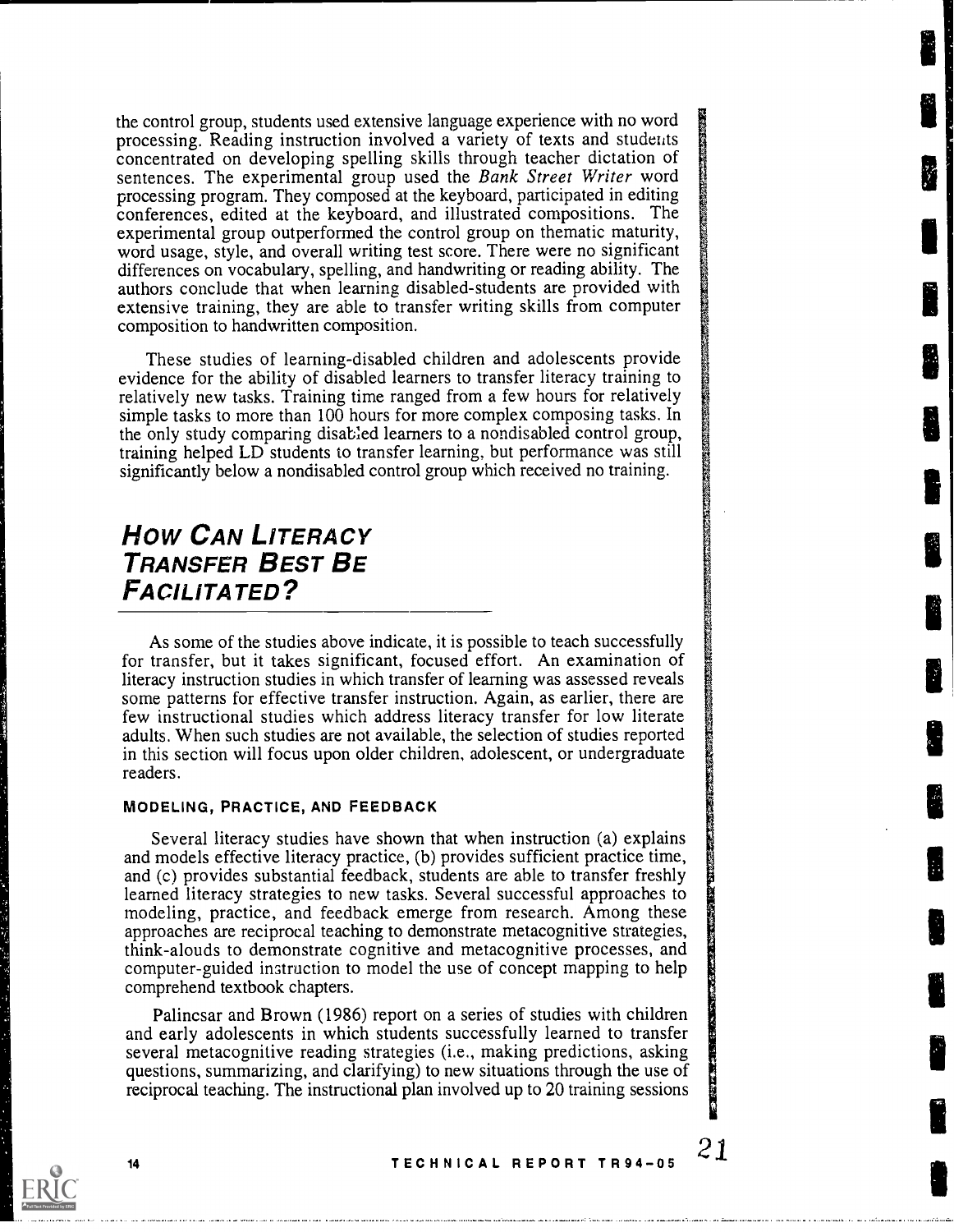from first introducing reading strategies to eventual independent transfer of those strategies to a variety of new materials.

In reciprocal teaching, teachers carefully explain and model four strategies: prediction, questioning, summarizing, and clarifying. The teacher and students then alternate roles in applying and giving feedback on each strategy. After the student understands a strategy, the student begins extensive guided practice of the strategy and receives praise or explanatory feedback on performance. Again, roles of learner and teacher alternate. In some situations, students alternate roles of student and teacher with each other. At the end of training, students in all studies demonstrated that they had learned the reading strategies and were able to independently use them with various content material. This conscious transfer of reading strategies to new situations is probably best categorized as high road transfer since it involves conscious thought and choices. Deciding whether it is near or far transfer is difficult to determine without arbitrarily deciding how different from practice materials the new materials must be to constitute far transfer.

Ehlinger (1989) taught adolescents to use a think-aloud strategy to monitor their reading comprehension. Think-alouds involve students reading and then pausing to orally practice the following components: make a prediction, make an analogy, discuss any confusion, and use fix-up strategies. Sixty-four eighth-grade students learned think-alouds over a period of three 45-minute training sessions in one of three conditions:

- passive modeling, in which students simply heard the teacher model thinking-aloud strategies while reading in each session;
- active modeling, in which students observed modeling and then practiced thinking aloud and received feedback; and
- full range modeling, in which students were provided with a rationale for the modeling activity and a self-efficacy "pep-talk" before observing modeling, practicing think-alouds, and receiving feedback.

Students in the final two conditions were significantly better able to monitor their own reading comprehension and reported significantly more transfer of the think-aloud strategies to school classes other than the one in which the strategy was learned. They also provided significantly more responses to the question, "How has the think-aloud helped you?" Since the strategies are mindfully chosen and applied, this would most appropriately be called high road transfer. Since students reported applying the strategy in several classes, both near and far transfer appear to have occurred.

Weisberg and Balajthy (1989) use explicit instruction, modeling, practice, and feedback to teach below average high school readers to do summary writing and develop graphic organizers. Training took place during six 40minute training sessions over an eight-week period. All students demonstrated their abilities to summarize and develop graphic organizers. One month after training, students were asked to transfer their learning to two real-world social studies passages—nuclear power plant disasters and the death penalty. For both passages, students demonstrated their abilities to

NATIONAL CENTER ON ADULT  $2Q$  Teracy 15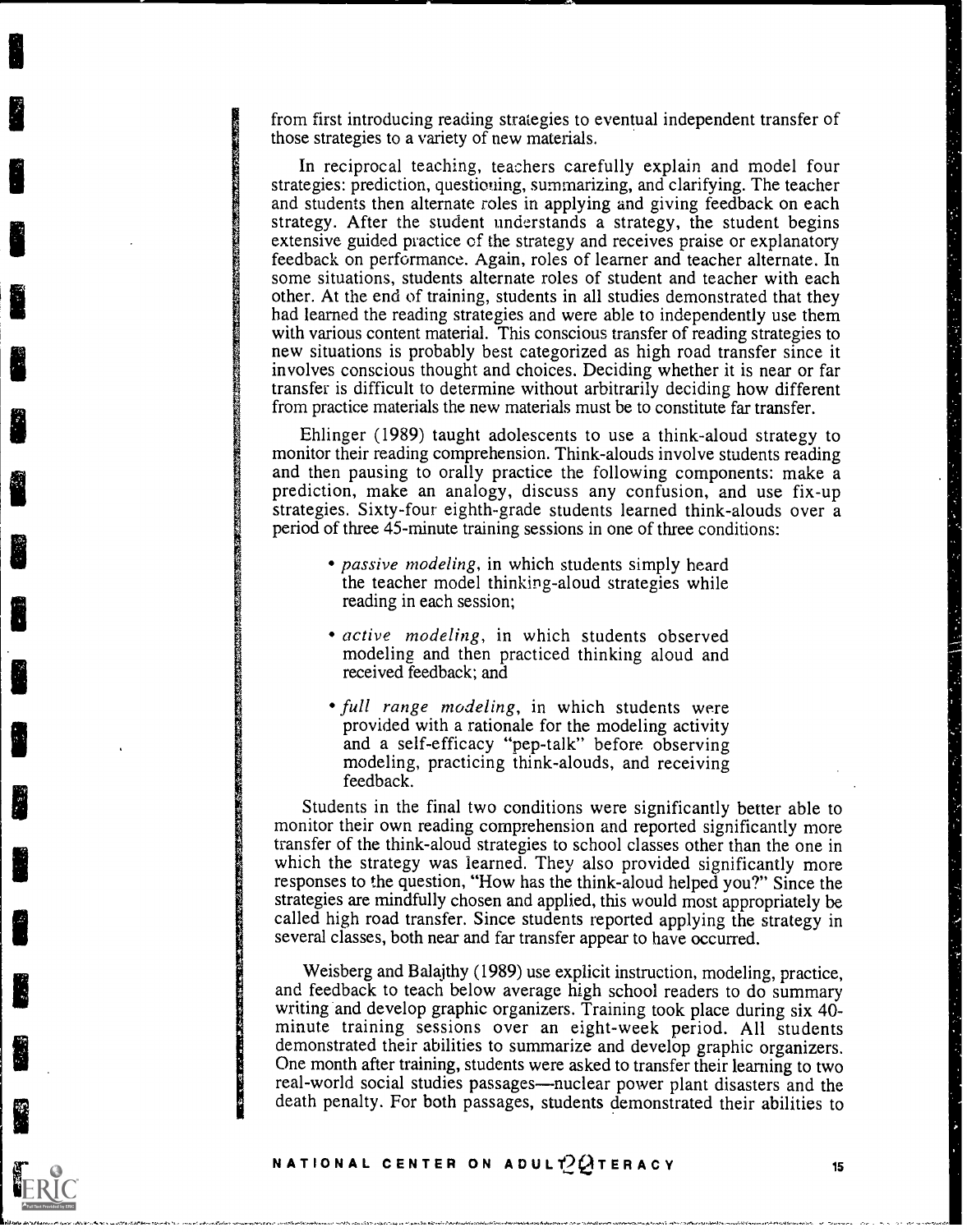transfer what they had learned to new materials. Again, because the strategies were mindfully chosen, the study appears to be assessing high road transfer. Instruction centered on social studies text passages, so transfer appears to be near transfer to other social studies passages.

Mikulecky, Clark, and McIntyre-Adams (1989) developed three interactive computer programs to guide undergraduate students to concept map biology textbook chapters using modeling, practice, and feedback. The three 30-40 minute programs taught students to identify key ideas, compare and contrast those ideas, and graphically map how the ideas related to each other. Fifty undergraduate biology students, matched by SAT scores, were assigned to either a treatment or a control condition. In the treatment condition, students used computer programs to guide them through reading a textbook chapter on embryo development. At the end of the third session, students took a chapter examination asking them to apply the strategies they had learned. After the third session, students returned for a transfer task in which students were to read a new biology chapter on blood composition and be tested on identifying key ideas, comparing and contrasting those ideas, and graphically mapping the ideas. The control group read the embryonic development chapter and took a chapter examination. The group then returned a week later to read the blood composition chapter and take that chapter examination. The treatment group scored significantly higher on all portions of the first chapter examination, and this advantage held for the transfer chapter a week later. In each case, the students performed at out a grade level better. In addition, the treatment group also outperformed the control group on a test given in a biology class that had not been designed as part of this study. A majority of students in post-experiment interviews were able to suggest ways they might apply what they had learned to other classes. The strategies learned in this study are best termed high road because they were usually mindfully applied. The transfer of strategies from one biology chapter to another is best described as near transfer, though many students expressed intention to apply strategies to other subject areas, which would be far transfer.

### COOPERATIVE/SOCIAL GROUP STUDIES

Several literacy learning studies indicate that learning in social groups and pairs can provide enough interaction to facilitate transfer to new situations. A major area of study involves cooperative learning. Cooperative learning situations in literacy usually involve two or more students working together to imprc 'e their understanding of text or to retain material in texts.

Studies in this area have been performed by McDonald et al. (1985) and O'Donnell et al. (1985, 1987). McDonald et al. (1985) taught cooperating pairs of undergraduates to use and transfer reading strategies for summarizing important ideas by listening and correcting summary mistakes of others. O'Donnell et al. (1985, 1987) demonstrated that undergraduates, participating in cooperative editing groups to write and refine operating instructions for automobiles, could transfer their newly learned expertise to individually writing directions for operating a tape recorder. Various other techniques for using pairs or social groups to learn and transfer literacy comprehension strategies have been examined by Larson et al. (1985).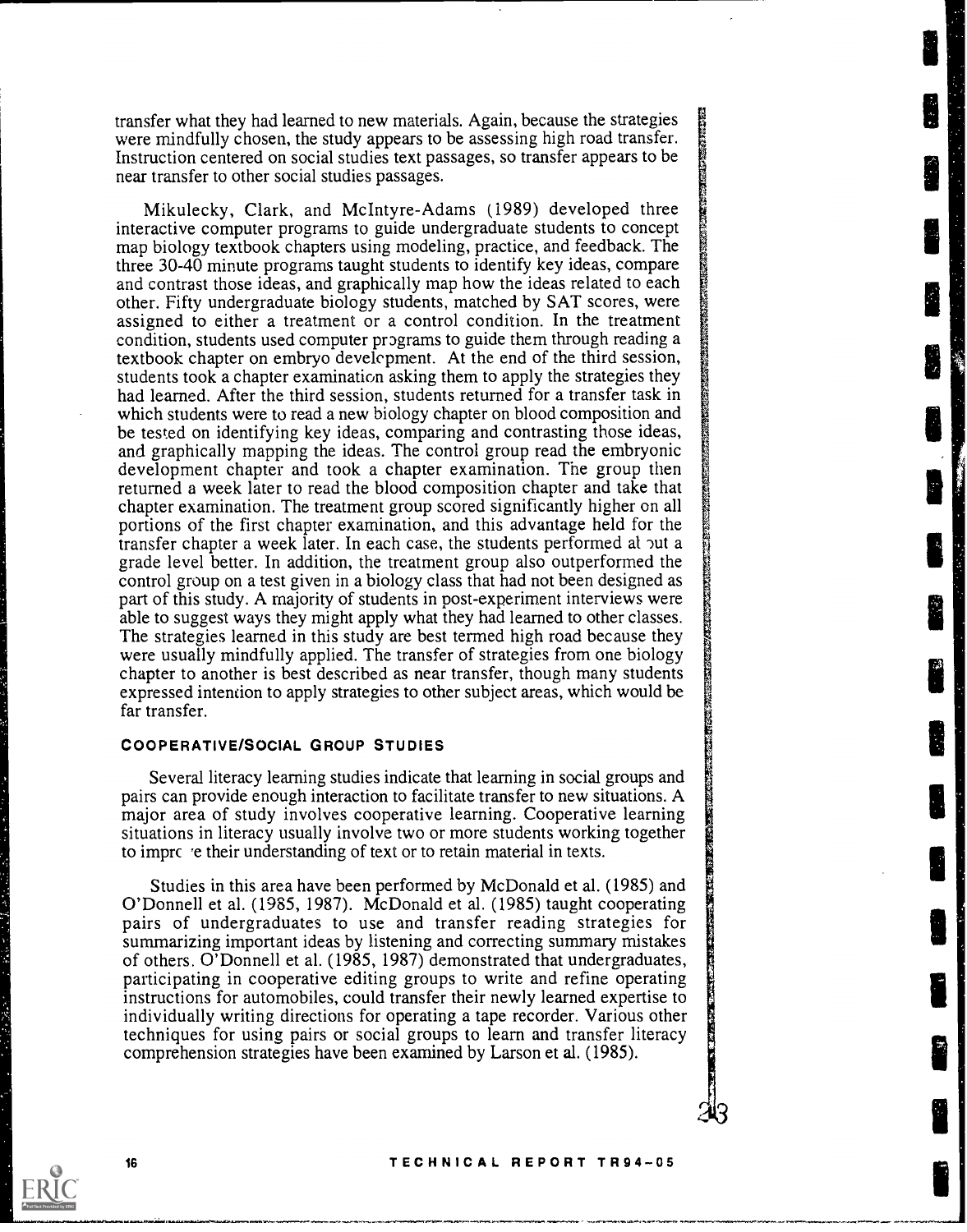In O'Donnell et al. (1985), investigators examined whether cooperative dyad, or pair, work in a writing instruction task would transfer to new individual writing tasks. College students were randomly assigned to either a cooperative dyad or an individual condition. Students in the cooperative dyads were asked to cooperatively write instructional directions on starting a car and driving it away from the curb. No guidelines were given on how to interact or about how to cooperate. Students in the individual groups were asked to write directions to this same task. In session two, participants worked alone to complete the second writing instruction task (transfer task) on writing directions for how to operate a tape recorder and play back a conversation. Investigators found that students working in dyads Investigators found that students working in dya:1s outperformed the individuals on both communicativeness and completeness, and transferred this cooperative learning to independent work on the transfer task. This finding of cooperative dyads facilitating transfer in writing and editing tasks was further confirmed in a similar study, O'Donnell Larson, Dansereau, and Rocklin (1986). In a third study which involved rewriting rather than editing, O'Donnell et al. (1987) did not find the improved transfer effect for cooperative dyads. The investigators suggest that more than one experience in rewriting is necessary for internalization and subsequent transfer to independent writing tasks.

Investigators (McDonald et al., 1985) studied the effects of a systematic cooperative learning strategy on the acquisition of college text material and on transfer of strategy skills to independent learning. Two experiments were conducted of three sessions each. College students were randomly assigned to one of three groups: system group, no-system group, and individual study. The strategy system required each member of the pair to read about 500 words of a 2,500 word passage. One member of the pair acted as recaller and tried to summarize from memory what had been learned. The other member acted as facilitator/listener and tried to correct the errors in the recall and facilitate the learning by elaborating on the material learned. The partners alternated roles. Results indicate that the system pairs and the no-systems pairs significantly outperformed the individual study group. Using a systematic study strategy in pairs transferred to later individual performance. Students who study in pairs using a systematic learning strategy outperformed students who studied alone in an initial learning task, and this benefit transferred to an independent learning situation. Examiners suggest that transfer occurred because of the combination of the strategy and the pair interaction.

Larson et al. (1985) investigated the effectiveness upon transfer of metacognitive and elaborative activities in varying cooperative learning contexts. These investigators examined the importance of listener activity by assessing three types of dyads: (a) those that emphasized metacognitive activity (jointly using study strategies), (b) those that emphasized elaborative activity (jointly going beyond ideas in the text), and  $(c)$  those in which the listener remained silent. Results demonstrated that metacognitive groups outperformed the elaborative group and the control/passive group on initial acquisition of textbook information. On the independent transfer passage, the elaborative group outperformed both the metacognitive and control gr individual learning because the elaborative strategies were internalized,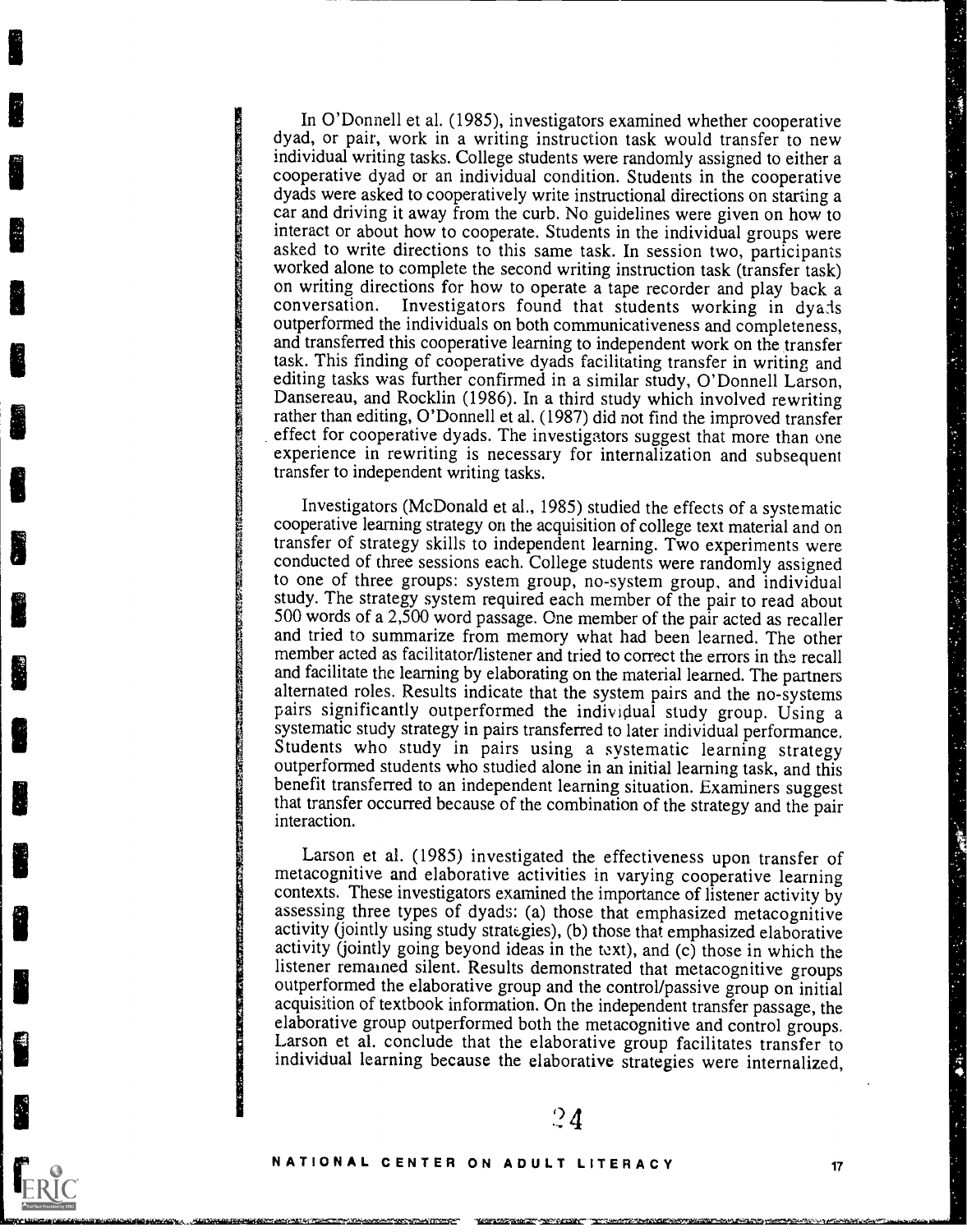whereas the metacognitive groups seemed to use each other to improve performance but did not internalize and transfer the strategies.

The studies described above outline a pattern of situations in which cooperative learning facilitates the transfer of literacy abilities and strategies. Transfer appears to occur when there is sufficient time to practice strategies, and when the cooperative activity calls for the learner to internalize what has been learned. When this does not occur (i.e., when a second person serves as a mental coach and metacognitive monitor), then transfer does not occur. Most of the studies described above instruct learners in a mindful strategy and thus seem to address high road transfer. It is unclear whether the writing and editing studies involved mindful strategies (high road) or internalized, automatic processes (low road). It may be that some of both sorts of transfer were involved. In terms of near and far transfer, the studies above are probably best described as mid-distance transfer.

### COGNITIVE APPRENTICESHIPS

Berryman and Bailey (1992), in The Double Helix of Education and the Economy, have examined the mismatch between most schooling and the sorts of higher level use of skills called for in the changed global economy. After reviewing the extensive body of research on transfer, they conclude: "We know now that certain practices of schools impede learning. More effective learning may not be sufficient for transfer, but poor initial learning will certainly impede it" (p. 49). These authors, drawing upon the work of Resnick (1987) and others, suggest a "cognitive apprenticeship" model for any learning which is to have application or transfer to the workplace. This model is extensive and requires teachers to play new roles and for instruction to be a good deal more organized and thought-out than is currently the case. The content, methods, sequencing, and sociology of a cognitive apprenticeship model of learning, as presented by Berryman and Bailey  $(1992, pp. 90-96)$ , are outlined below.

> Content: Teach the background knowledge about a domain and how to perform within that domain at the same time. This means that instruction must integrate

- domain knowledge (i.e., concepts and facts),
- tricks of the trade (i.e., strategies use by experts),
- cognitive management strategies (i.e., goal setting, planning, monitoring), and
- learning strategies (i.e., finding and reorganizing knowledge).

Methods: Teach in a way that gives students a chance to observe, engage in, invent, and discover expert strategies in context. This means employing many of the following methods:

- modeling (i.e., demonstrating expert performance),
- coaching (i.e., offering hints, support, feedback, reminders),



**PARTIES**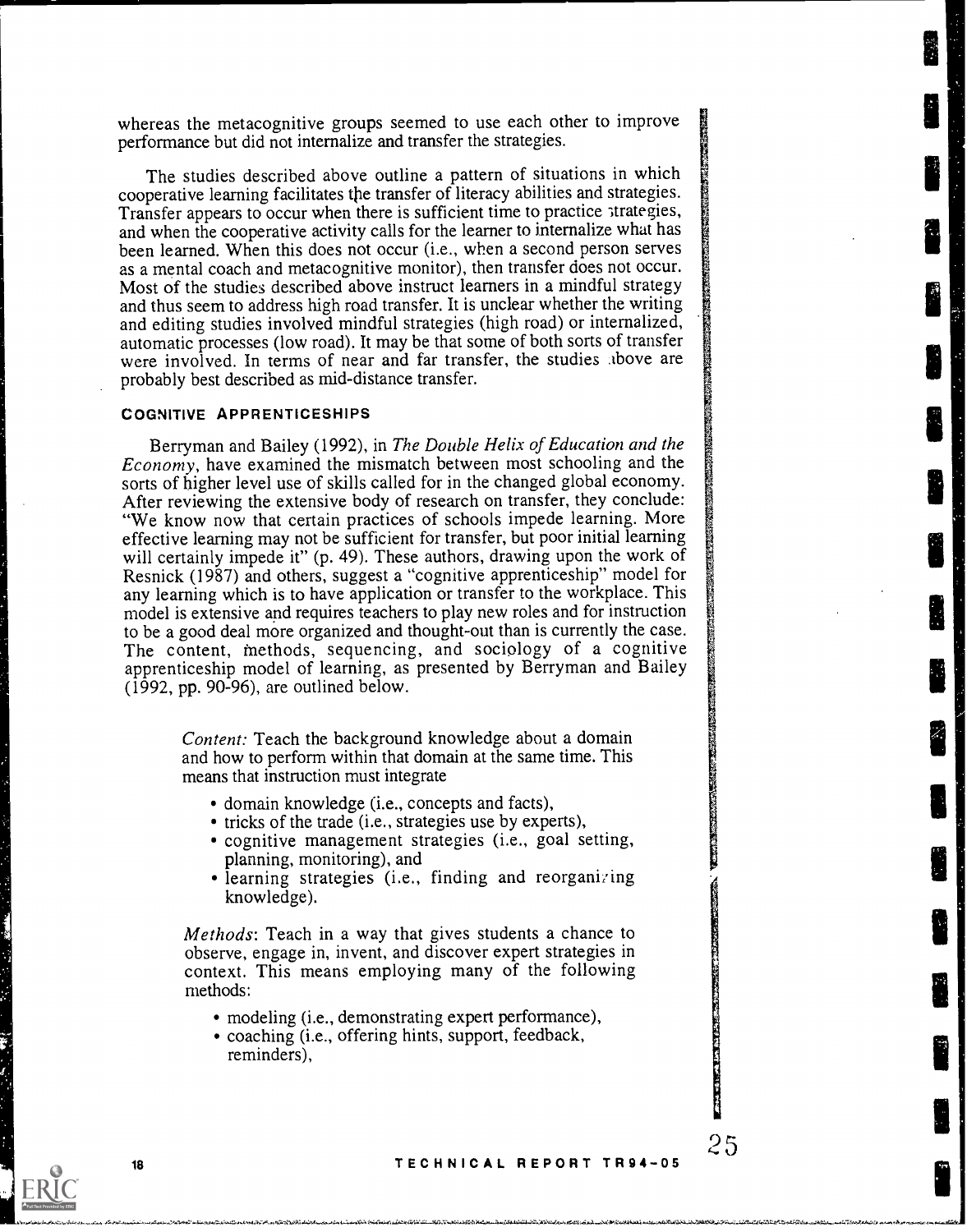- scaffolding and fading (i.e., starting with a scaffold of teacher support and through several practices having that support fade),
- articulation (i.e., any method to get students to articulate or explain their invisible thought processes),
- reflection (i.e., any method that allows students to compare their performance and processes to those of experts), and
- exploration (i.e., any device that forces students into new problem solving on their own).

Sequencing: Stage learning in a way that builds multiple skills and allows the learner to discover what can be generalizeu. This means instruction must be designed with

- increasing complexity (i.e., from simple to requiring more and more skills and concepts for performance),
- increasing diversity (i.e., choosing a wide enough variety of tasks for students to see both the possibilities and limits of transfer), and
- global before local skills (i.e., develop a strong sense of the overall terrain—how this will be used—before the details).

Sociology: The learning environment should reproduce the technological, social, chronological, and motivational characteristics of real-world situations. This means

- situated or contextualized learning (i.e., real tasks like using reading and writing in an electronic message system to communicate questions and advice),
- community of expert practice (i.e., experts and learners work together to perform tasks so learners can progress toward expertise),
- intrinsically motivated learning (i.e., students engage in tasks that make sense to the learner and are interesting in their own right),
- cooperative learning (i.e., students of varying abilities working together to solve problems), and
- competitive learning (i.e., competing against other teams, previous performance, and expert performance; focus on strengths and weaknesses for improved performance).

Most current adult literacy instruction involves an instructor providing general practice exercises and some feedback for learners who are attempting to improve their general literacy abilities. Devising adult literacy learning experiences that incorporate the elements of a cognitive apprenticeship model would be challenging and involve the total restructuring of most adult literacy instruction. The model provides a clear, well-conceived framework for instruction, and it is based upon what research suggests is a likely pathway to transfer. It also implies a good deal more than the few weekly hours of dropin voluntary attendance in adult literacy and workplace literacy classes that typify current practice.

#### NATIONAL CENTER ON ADULT LITERACY <sup>19</sup>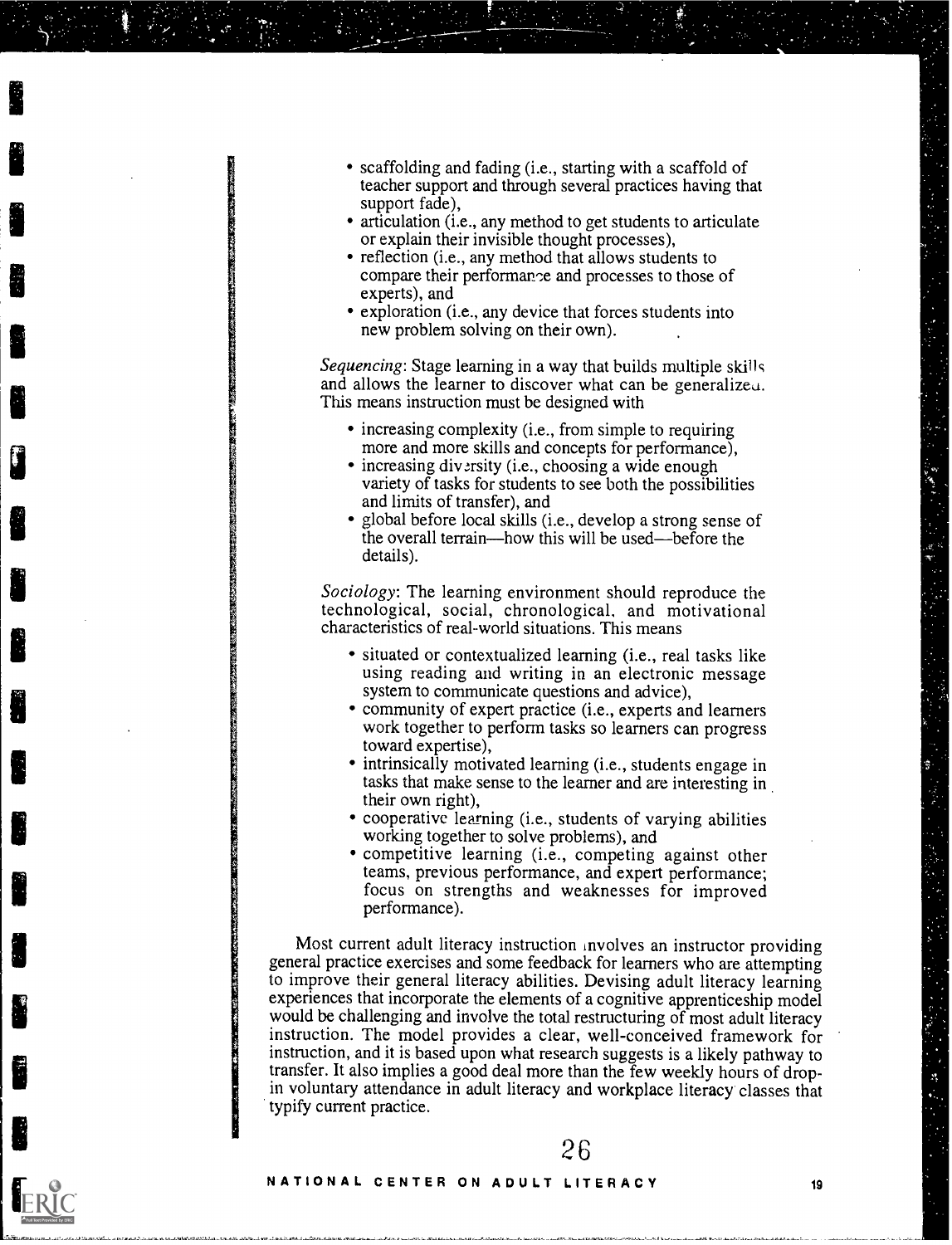#### BROADER DEFINITIONS OF LITERACY TRANSFER

Most of the research exploring the nature of transfer reported in this report defines transfer fairly narrowly (i.e., how well do specifically defined strategies or learnings transfer to new situations) or correlationally (how well do literacy test scores correlate with each other or with some other area of performance). Lytle (1990) has studied adult low-level literates using more long-term and ethnographic methods for detecting changes as adults improve in literacy abilities. Although her work does not directly address the issue of transfer, Lytle's observations from comments made by learners in selfreflection journals suggest an expanded definition of transfer. Lytle observes that improved literacy abilities among adults often involve lifestyle changes that precede or parallel improved literacy performance. Comments from successful learners' journals indicate incremental changes in

- beliefs about what literate behavior is and about one's own literacy ability,
- literacy practices away from the classroom,
- literacy processes and strategies deemed appropriate for different tasks, and
- plans for one's education and literacy use in the future.

It may be that such changes in lifestyle and perception of self are necessary for any meaningful transfer of literacy abilities in the everyday sense.

Mikulecky and Lloyd (1992) included interview and questionnaire items in their workplace literacy program assessments to measure changes in the areas mentioned by Lytle (1990). They found that such changes did occur in some programs, but only when instruction directly addressed improving learner beliefs, literacy practices, processes and strategies, or plans for the future. Changes in learners' beliefs about their literacy abilities and changes in literacy practices away from the classroom were almost always associated with improvement in measured literacy performance.

Bandura (1989) has examined the role of belief in relation to changed performance using the concept of perceived self-efficacy. Bandura and others have determined that learners who believe they can be effective tend to continue trying and learn from initial mistakes whereas those who do not hold such beliefs tend to be hampered by self-doubt and stop after an initial failure. Although tested ability is important in predicting future application performance, Bandura has found that perception of self-efficacy is slightly more important. For purposes of literacy transfer, it is likely that both improved ability and improved belief in one 's ability are both important. This is an especially important finding for adult: with low literacy abilities. Such adults have often failed regularly at literacy tasks and are hindered by both low ability and very low senses of their own abilities to be effective.

Atwell (1984) has used year-long case-study methods to describe changes in adolescent students immersed in a "literate environment" within her classes. Students read and write extensively to communicate with each other and with the teacher through response journals. Classroom activities

# 2 7

#### TECHNICAL REPORT TR94-05

20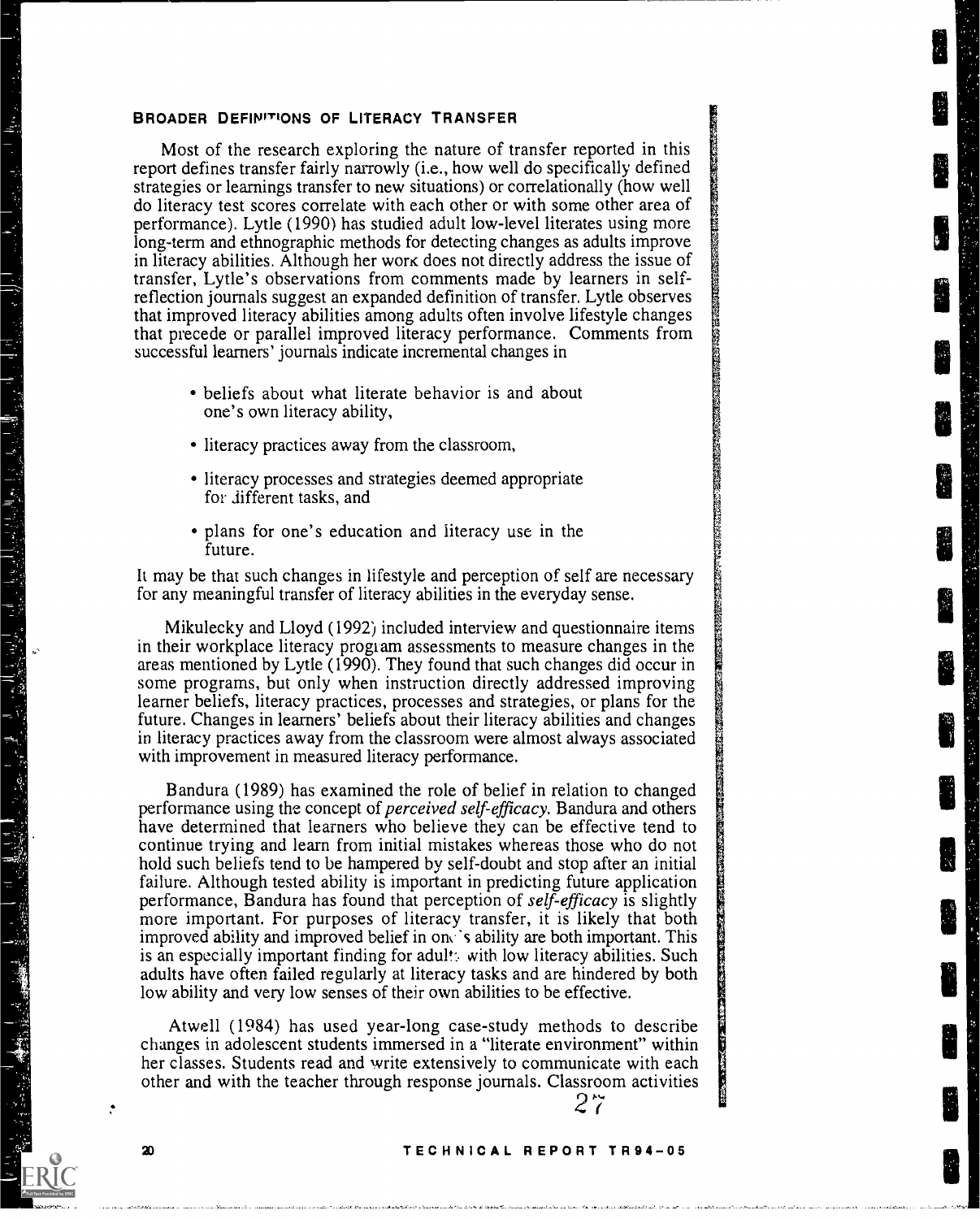include brief modeling of literacy strategies imbedded in long-term group projects that involve the reading and writing of literature. Over the course of the year, Atwell reports several anecdotes documenting students' changed views of themselves in terms of literacy and changes in life-style as they begin to characterize themselves as readers and writers. These changes in self-perception and life-style are likely to be very important for long-term changes in literacy abilities and subsequent transfer. Developing life-long learners with a sense of competence for continued learning and who see themselves as part of a literate community may be as important as teaching for direct transfer of learning. In one sense, choosing a literate life-style might be an extended expression of Salomon's high road notion of transfer.

# **CONCLUSIONS**

Literacy ability does transfer to some degree. However, most studies reveal a relatively low degree of correlation between reading performance with different sorts of material requiring differing background knowledge and reading strategies. The aspects of literacy which do transfer may be attributable to the very basic, internalized aspects of reading (i.e., how to move eyes over a page, recognizing letter/sound relationships, recognizing very basic vocabulary). Practicing reading enough to internalize and make these basic processes automatic appears to transfer. Thus, for low literate adults, it seems advisable to provide several hundred hours of practice with materials within the reach of the learner to insure that this sort of low road transfer is obtained. Furthermore, research among learning-disabled adolescents indicates that learning disability does not preclude transfer, though it may make it more difficult to obtain high levels of performance.

Learning to transfer mindful, high road strategies (i.e., summarizing, problem solving, studying, writing for multiple audiences, editing, etc.) does not appear to transfer as automatically. Several studies have documented that original learning task (i.e., near transfer). Instructional methods demonstrating transfer employed a good deal of focused practice on the part of learners and were often characterized by extensive modeling and elaborated feedback. Some cooperative learning strategies (where learners are encouraged to internalize newly learned strategies) seem to facilitate transfer to new situations. The cognitive apprenticeship model offered by Berryman and Bailey (1992) incorporates modeling, feedback, cooperative learning, and realistic social contexts. It is the most fully developed outline for how to achieve transfer of learning and also the most difficult to accomplish. Having adults work cooperatively to improve literacy while involved in authentic tasks that use literacy appears to be the best context to foster high road transfer.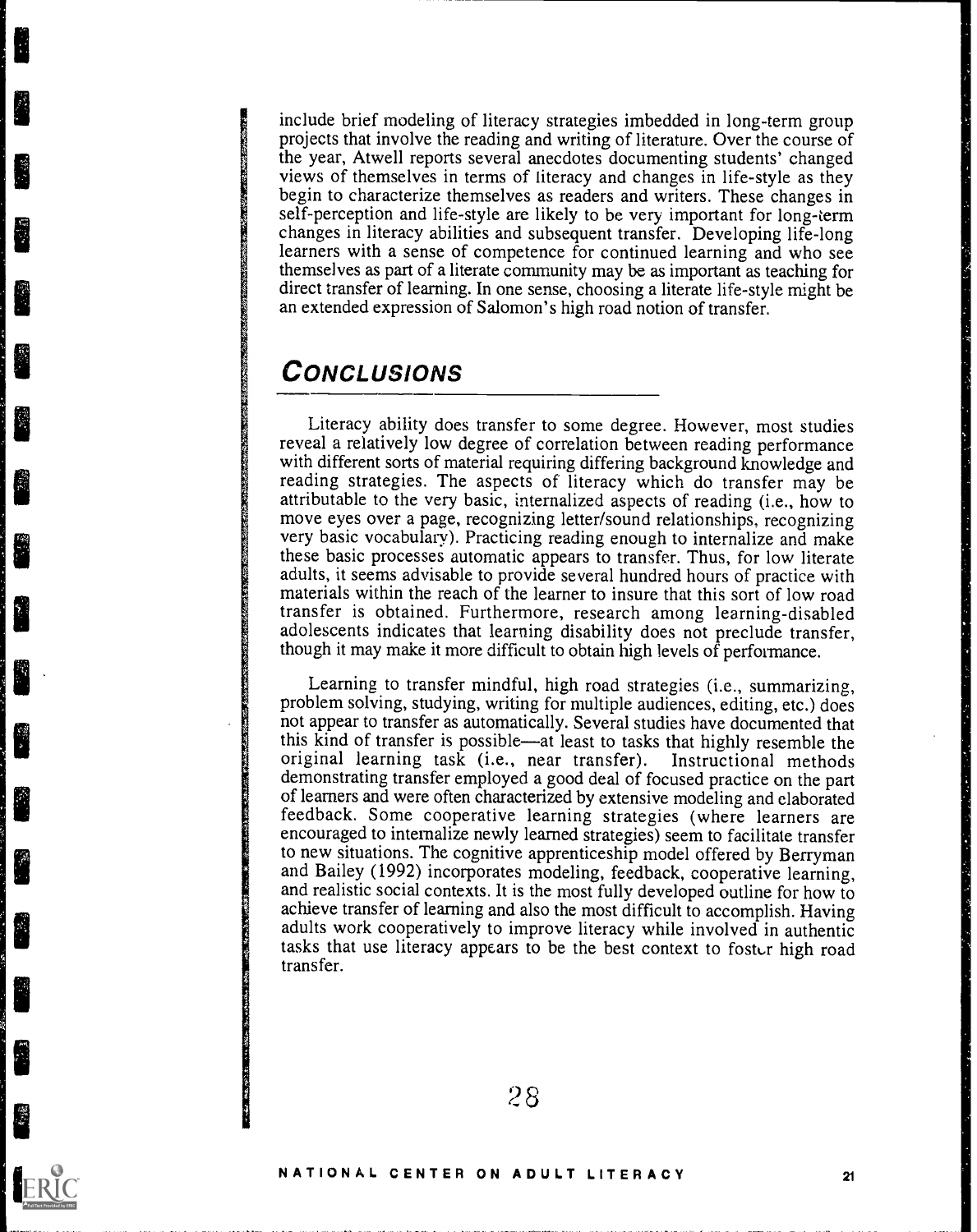# **REFERENCES**

- Artley, A. S. (1944). A study of certain relationships existing between general reading comprehension in a specific subject matter. Journal of Educational Research, 37(6), 464-473.
- Atwell, N. (1984). Writing and reading literature from the inside out. Language Arts, 61(3), 240-252.
- Au, W. K., & Leung, J. P. (1991). Problem solving, instructional methods, and logo programming. Journal of Educational Computing Research, 7(4), 455-467.
- Bandura, A. (1989). Regulation of cognitive processes through perceived self-efficacy. Developmental Psychology, 25(5), 729-35.
- Berryman, S. E., & Bailey, T. R. (1992). The double helix of education & the economy. New York: Columbia University, Teachers College, Institute on Education and the Economy.
- Bigge, M. L., & Shermis, S. S. (1992). Learning theories for teachers. New York: Harper Collins.
- Brizius, J., & Foster, S. (1987). Enhancing adult literacy: A policy guide. Washington, DC: Council of State Policy and Planning Agencies.
- Campione, J. C., Brown, A. L., Ferrara, R. A., Jones, R. S., & Steinberg, E. (1985). Breakdowns in flexible use of information: Intelligence-related differences in transfer following equivalent learning performance. Intelligence, 9, 297-315.
- Carroll, J. B., (1981, May). Analyses of reading test data. Invited research presentation, International Reading Association Convention, New Orleans.
- Chase, W. G., & Simon, H. A. (1973). Perception in chess. Cognitive Psychology, 4, 55-81.
- Chi, M. T. H., Feltovich, P. J., & Glaser, R. (1981). Categorization and representation of physics problems by experts and novices. Cognitive Science, 5, 121-152.
- Collins, M., Carnine, D., & Gersten, R. (1987). Elaborated corrective feedback and the acquisition of reasoning skills: A study of computer-assisted instruction. Exceptional Children, 54(3), 254-262.
- Cormier, S., & Hagman, J. (1987). Transfer of learning: Contemporary research and applications. San Diego, CA: Academic Press.
- Dawson, V. L., & Zeitz, C. M. (1989). Expert-novice differences in person perception: Evidence of experts' sensitivities to the organization of behavior. Social Cognition, 7(1), 1-30.
- De Corte, E., & Verschaffel, L. (1986) Effects of computer experience on children's thinking skills. Journal of Structural Learning, 9, 161-174.
- Duffy, T. M. (1985). Literacy instruction in the military. Armed Forces and Society, 11, 437-467.
- Ehlinger , J. (1989). Thinking-aloud: An examination of its transfer to other learning situations. (ERIC Document Reproduction Service No. ED 315 737)

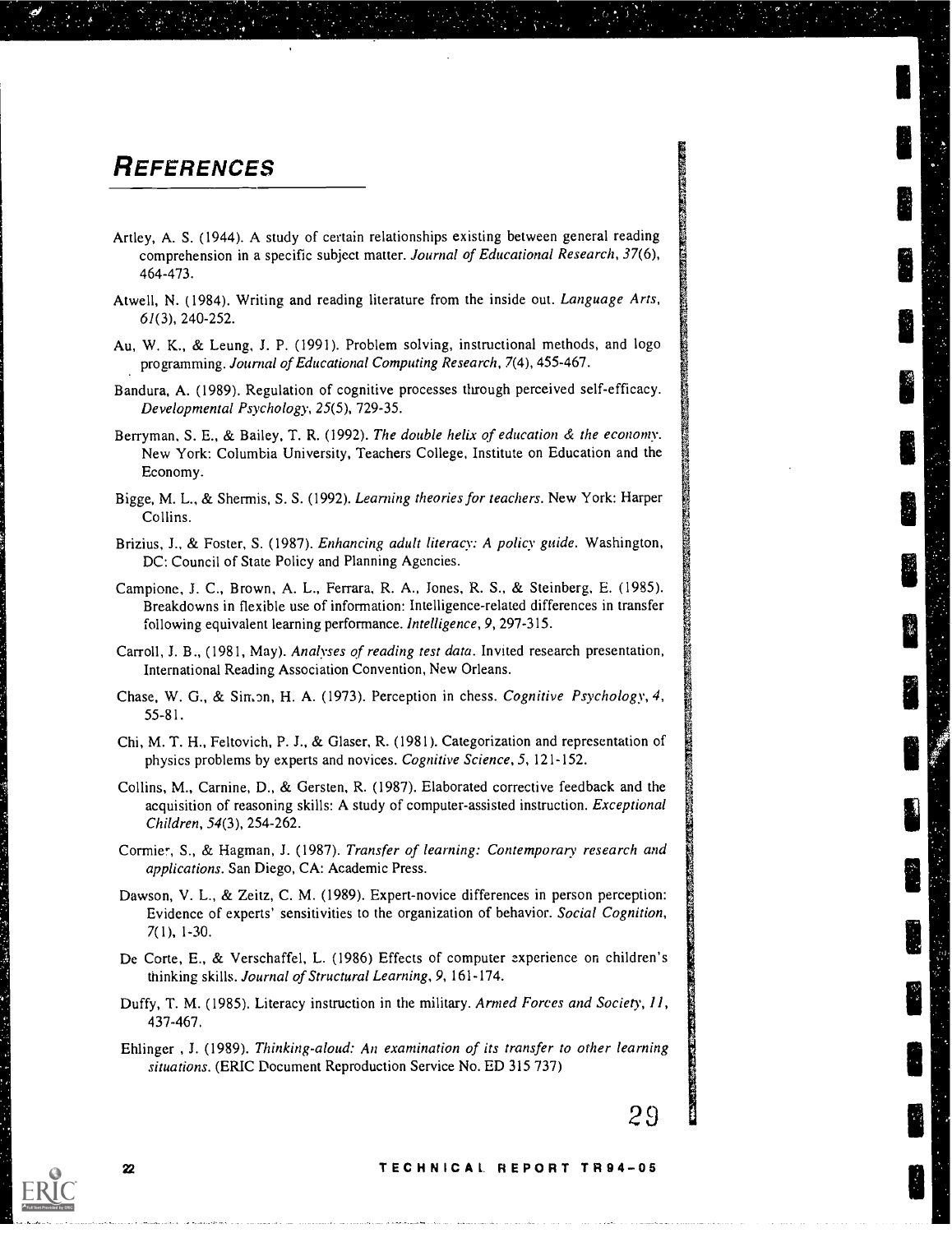- Ferrara, R. A., Brown, A. L., & Campione, J. C. (1986). Children's learning and transfer of inductive reasoning rules: Studies of proximal development. Child Development, 57, 1087-1099.
- Gagne, R. M. (1965). The conditions of learning. New York: Holt, Rinehart & Winston.
- Gardner, H. (1983). Frames of mind: The theory of multiple intelligences. New York: Basic Books, Inc.
- Gelzheiser, L. M. (1984). Generalization from categorical memory tasks to prose by learning disabled adolescents. Journal of Educational Psychology, 76(6), 1128-1138.
- Grandgenett, N., & Thompson, A. (1991). Effects of guided programming instruction on the transfer of analogical reasoning. Journal of Educational Computing Research, 7(3), 293-308.
- Greenan, J. P. (1982). The development of generalizable skills instruments for identifying the functional learning abilities of students in vocational education programs. Journal of Industrial Teacher Education, 20, 19-36.
- Hunter, J., & Hunter, R. S. (1984). Validity and utility of alternative predictors of job performance. Psychological Bulletin, 96. 72-98.
- Jensen, W. (1985). Compensatory education and the theory of intelligence. Phi Delta Kappan, 66(8), 654-58.
- Judd, C. H. (1908). The relation of special training to general intelligence. Educational Review, 36, 28-42.
- Keefe, D., & Meyer, V. (1988). Profiles and instructional strategies for adult disabled readers. Journal of Reading, 31(7), 614-619.
- Kerchner, L. B., & Kistinger, B. J. (1984). Language processingiword processing: written expression, computers and learning disabled students. Learning Disabled Quarterly, 7, 329-335.
- Kirsch, I., & Jungblutt, A. (1986). Literacy: Profiles of America's young adults (Final Report No. 16-PL-02.) Princeton, NJ: National Assessment of Educational Progress.
- Langer, J. (1987). A sociological perspective on literacy. In J. Langer (Ed.), Language, literacy, and culture: Issues in society and schooling (p. 1-20). Norwood, NJ: Ablex.
- Larson , C. 0., Dansereau, D. F., O'Donnell, A. M., Hythecker, V. I., Lambiotte, J. G., & Rocklin, T. R. (1985). Effects of metacognitive and elaborative activity on cooperative learning and transfer. Contemporary Educational Psychology, 10, 342-348.
- Lederer, D., Orlando, D., & Cevoli, E. (1983). Latin vibes curriculum: Sixth and seventh grade. Saddle River, NJ: Saddle River Board of Education.
- Lytle, S. L. (1990, April). Living literacy: The practices and beliefs of adult learners. Presented at an invited symposium of the Language Development SIG, Adult Literacy/Child Literacy: One World or Worlds Apart at the annual meeting of the American Educational Research Association, Boston, MA.
- Mayer, R. E. (1975). Information processing variables in learning to solve problems. Review of Educational Research, 45(4), 525-541.
- McDonald, B. A., Larson, C. 0., Dansereau, D. F., & Spurlin, J. E. (1985). Cooperative dyads: Impact on text learning and transfer. Contemporary Educational Psychology, 10, 369-377.

# NATIONAL CENTER ON ADULT LITERACY <sup>23</sup>

BEST COPY AVAILABLE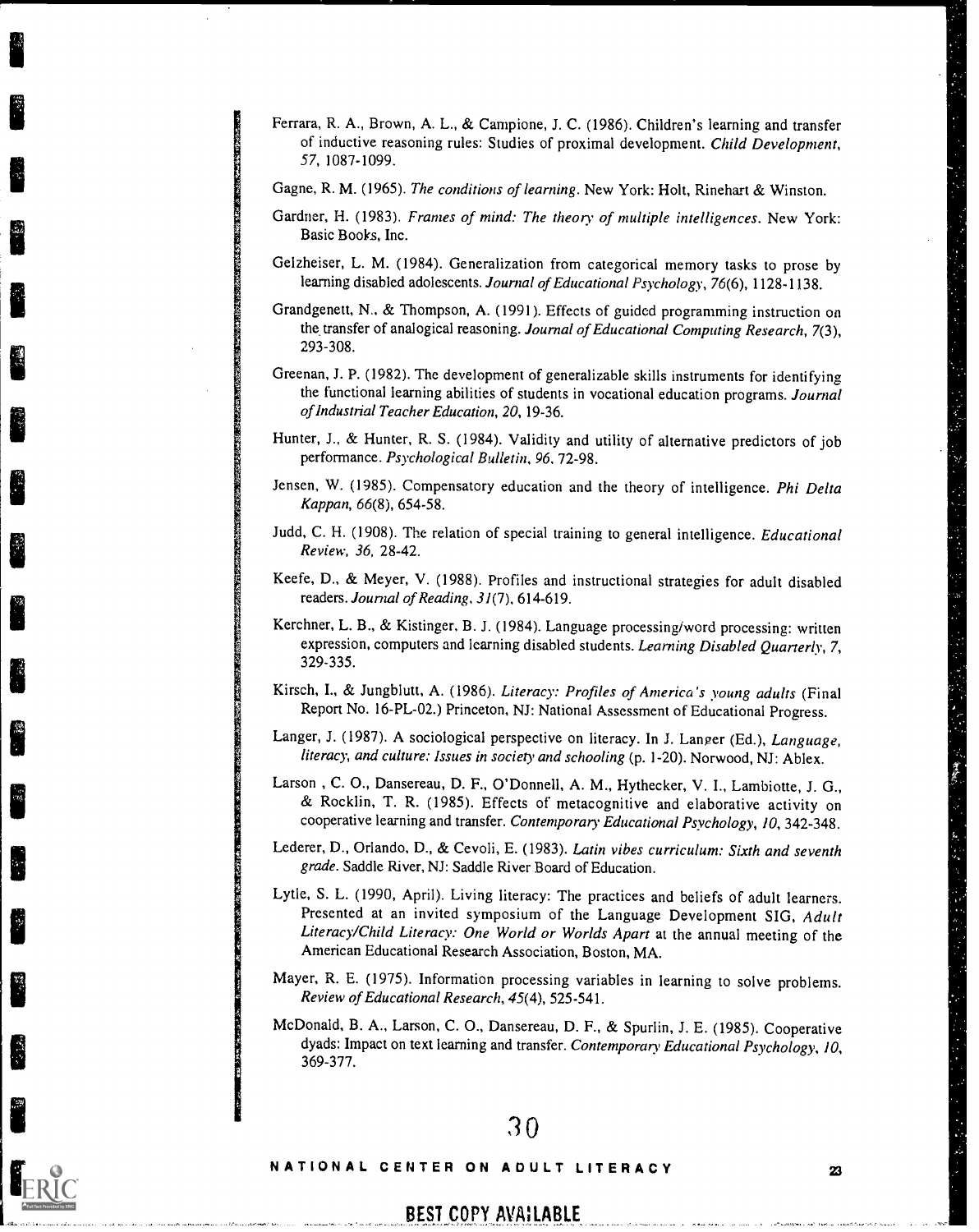- Mikulecky, L., Clark, E., & McIntyre-Adams, S. (1989). Teaching concept mapping and university level study strategies using computers. Journal of Reading, 32(8), 694-702
- Mikulecky, L., & Ehlinger, J (1986). The influence of metacognitive aspects of literacy on job performance of electronics technicians. Journal of Reading Behavior, 18, 41-62.
- Mikulecky, L., & Lloyd, P. (1993). The impact of workplace literacy programs: A new model for evaluating the impact of workplace literacy programs (Tech. Rep. No. TR 93-2). Philadelphia, PA: University of Pennsylvania, National Center on Adult Literacy.
- Mikulecky, L., & Winchester, D. (1983). Job literacy and job performance among nurses at varying employment levels. Adult Education Quarterly, 34,1-15.
- Morris, N. M., & Rouse, W. B. (1985). Review and evaluation of empirical research in troubleshooting. Human Factors, 27(5), 503-530.
- O'Donnell, A. M., Dansereau, D. F., Rocklin, T. R., Lambiotte, J. G., Hythecker, V. I.. & Larson, C. 0. (1985). Cooperative writing: Direct effects and transfer. Written Communications, 2(3), 307-315.
- O'Donnell, A. M., Dansereau, D. F., Rocklin, T. R., Larson, C. 0., Hythecker, V. I., Young, M. D., & Lambiotte, J. G. (1987). Effects of cooperative and individual rewriting on an instruction writing task. Written Communication, 4(1), 90-99.
- O'Donnell, A. M., Larson, C. 0., Dansereau, D. F., & Rocklin, T. R. (1986). Effects of cooperation and editing on instruction writing performance. Journal of Experimental Education, 54(4), 207-10.
- Osgood. C. (1949). The similarity paradox in human learning. Psychological Review, 56, 132-43.
- Palincsar, A. S., & Brown, A. L. (1986). Interactive teaching to promote independent learning from text. The Reading Teacher, 39(8), 771-777.
- Perkins, D. N., & Salomon, G. (1989). Are cognitive skills context-bound? Educational Researcher, 18(1), 16-25.
- Reder, S. (1994, February). What does the NALS measure? Issues of dimensionality and construct validity. Paper presented at Addressing Society's Needs with Literacy: Third North American Conference on Adult and Adolescent Literacy (International Reading Association), Washington, DC.
- Resnick, L. B. (1987). Education and learning to think. Washington, DC: National Academy Press.
- Ritter, B. T., & Lofland, W. T. (1924). The relationship between reading ability as measured by certain standardized tests and the ability required in the interpretation of printed matter involving reason. Elementary School Journal, 24, 529-46.
- Royer, J. M. (1979). Theories of the transfer of learning. Educational Psychologist, 14, 53-69.
- Salisbury, R. (1934). A study of the transfer effects of training in logical organization. Journal of Educational Research, 28, 119-129.